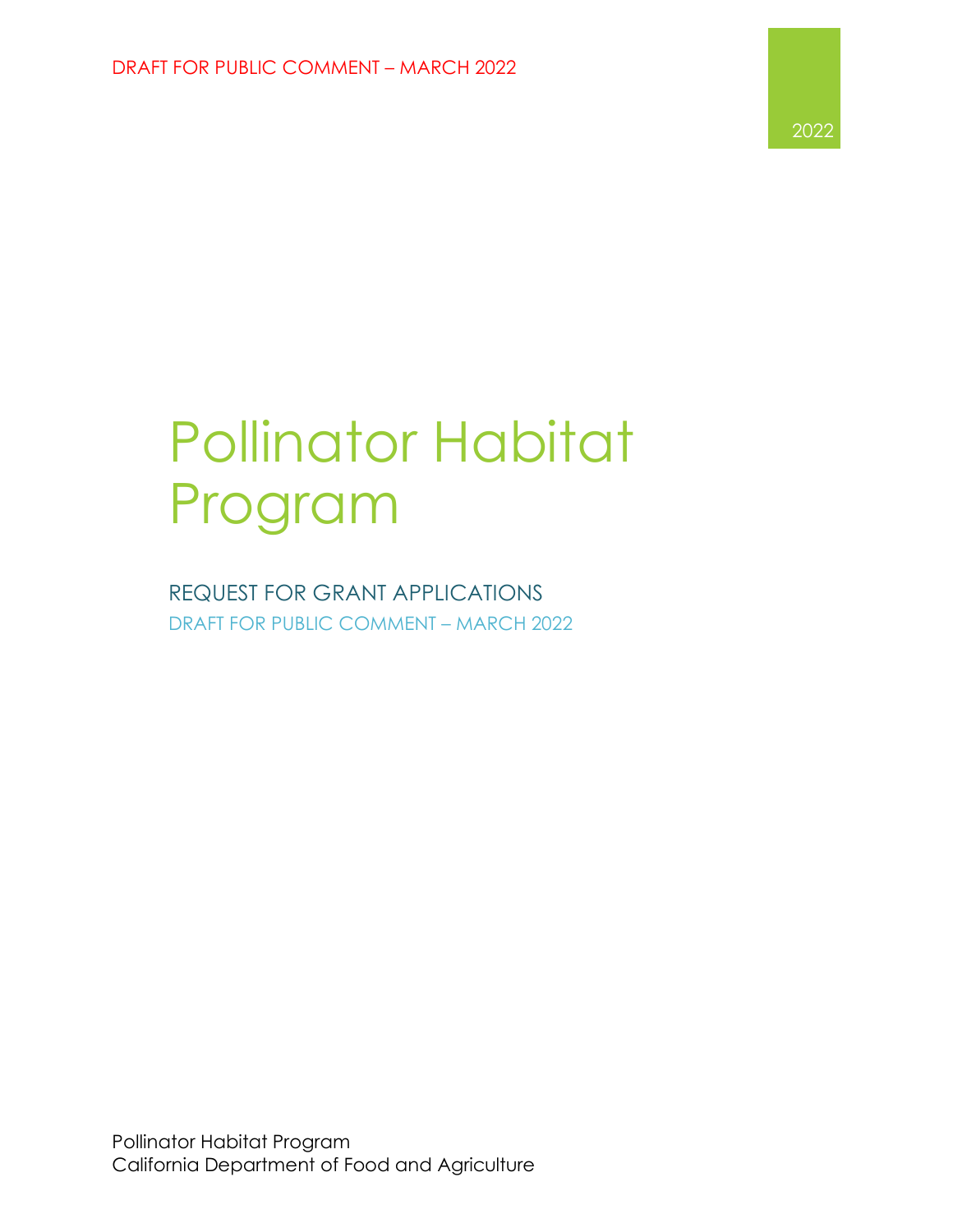# Contents

| Identification of On-Farm Project Sites and Agricultural Partners  6 |
|----------------------------------------------------------------------|
| Planning and Implementation of Conservation Management Practices for |
|                                                                      |
|                                                                      |
|                                                                      |
|                                                                      |
|                                                                      |
|                                                                      |
|                                                                      |
|                                                                      |
|                                                                      |
|                                                                      |
|                                                                      |
|                                                                      |
|                                                                      |
|                                                                      |
|                                                                      |
|                                                                      |
|                                                                      |
|                                                                      |
|                                                                      |
|                                                                      |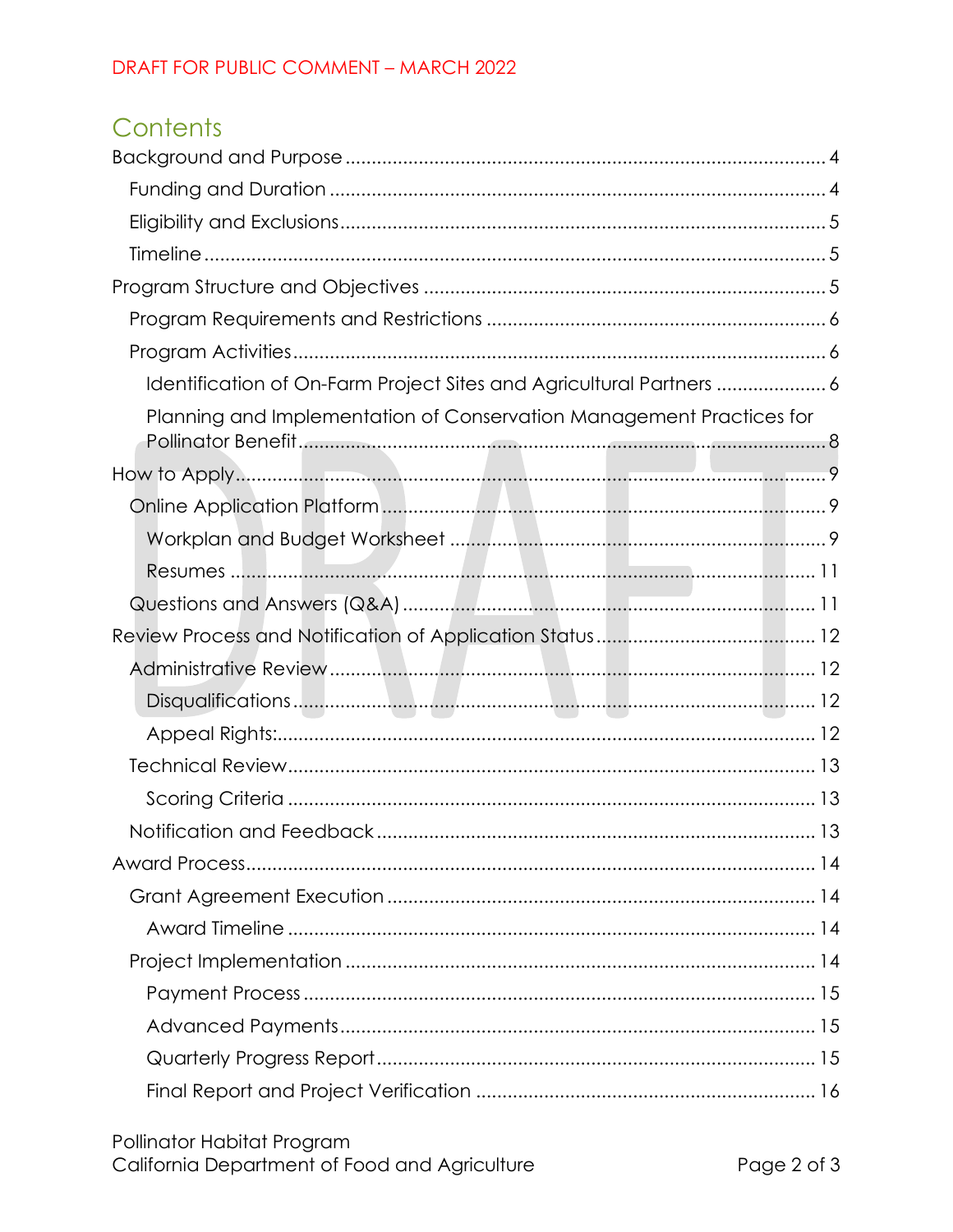| APPENDIX A: PHP Payment Rates, Implementation Guidelines and Requirements |
|---------------------------------------------------------------------------|
|                                                                           |
|                                                                           |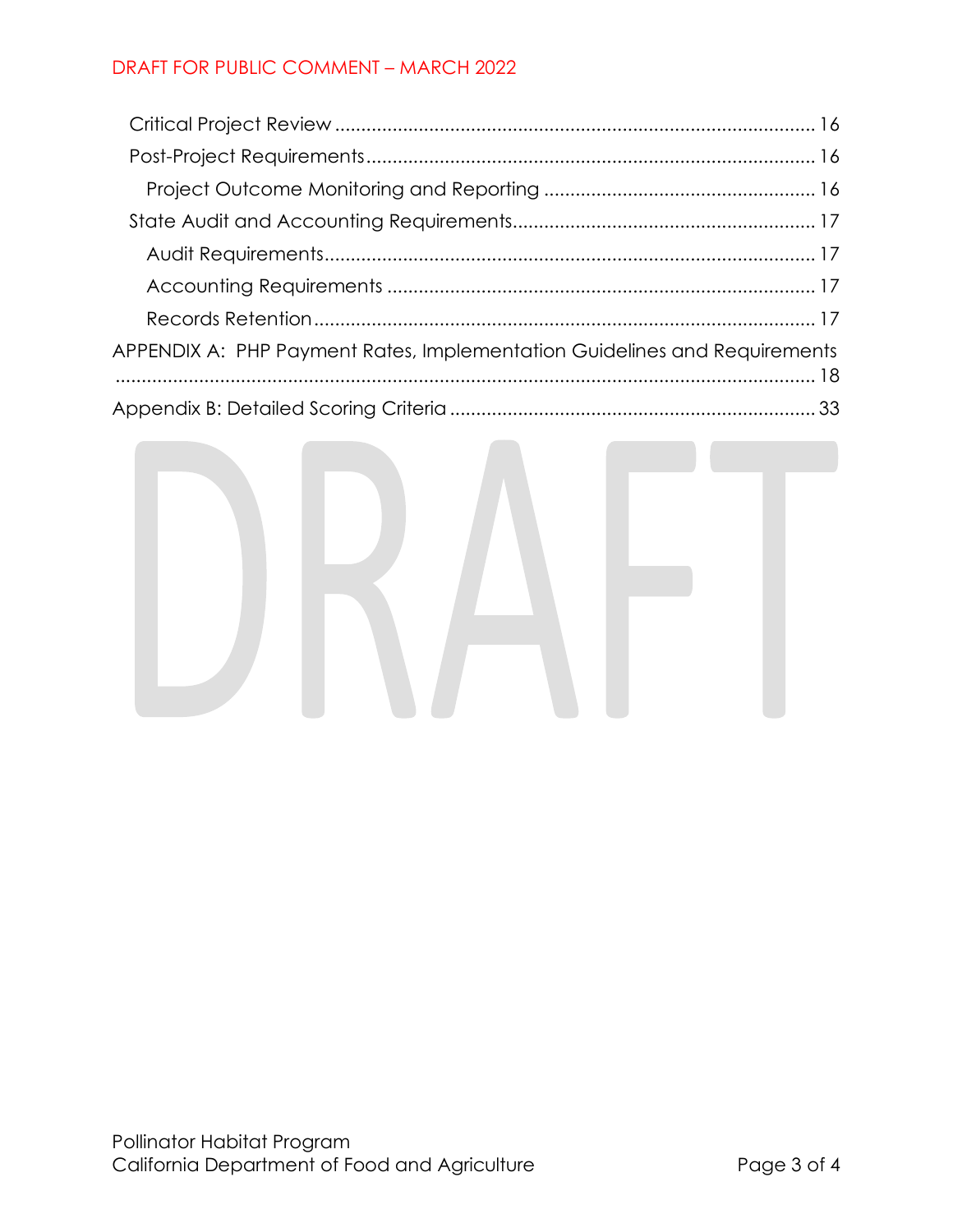### <span id="page-3-0"></span>Background and Purpose

The California Department of Food and Agriculture (CDFA) is pleased to announce a competitive grant application process for the Pollinator Habitat Program (PHP).

The Budget Act of 2021 (SB 170, Skinner) allocated \$15 million to CDFA for fiscal year 2021-2022 to provide grant funding for the establishment of pollinator habitat on agricultural lands throughout California. The Budget Act of 2021 (SB 170, Chapter 240) directed the Department to administer the Pollinator Habitat Program and to prioritize the planning of native habitats for the benefit of native biodiversity and the use of locally appropriate native plant seed mixes when feasible.

The Pollinator Habitat Program is aligned with the suite of Climate Smart Agriculture incentive programs administered by CDFA's Office of Environmental Farming and Innovation (OEFI). The program's primary objective is to support pollinators through provision of floral resources, host plants and other elements of suitable habitat. Projects funded through the PHP can be expected to have additional benefits to California's biodiversity and agricultural production. Projects will support integrated pest management, support beneficial species (beyond pollinators), enhance carbon sequestration, and improve soil health among other co-benefits.

### <span id="page-3-1"></span>Funding and Duration

The Pollinator Habitat Program will provide up to \$14.5 million in funding to established and experienced organizations (See [Eligibility\)](#page-4-0) to work directly with farmers and ranchers to install habitat and implement management practices that support pollinators.

- The grant term will be three years
- The maximum award is \$1,000,000
	- o Of this amount, \$180,000 is available for direct and indirect costs borne by awardee organizations
- Costs incurred before the beginning of the grant agreement will not be reimbursed.
- Awarded project must be complete and operational no later than 36 months after the start of the grant agreement. The anticipated start date TBD.
- CDFA reserves the right to offer an award different than the amount requested.
- Grants are paid out on a reimbursement basis following invoice submission by awardee.

Pollinator Habitat Program California Department of Food and Agriculture Theorem 2015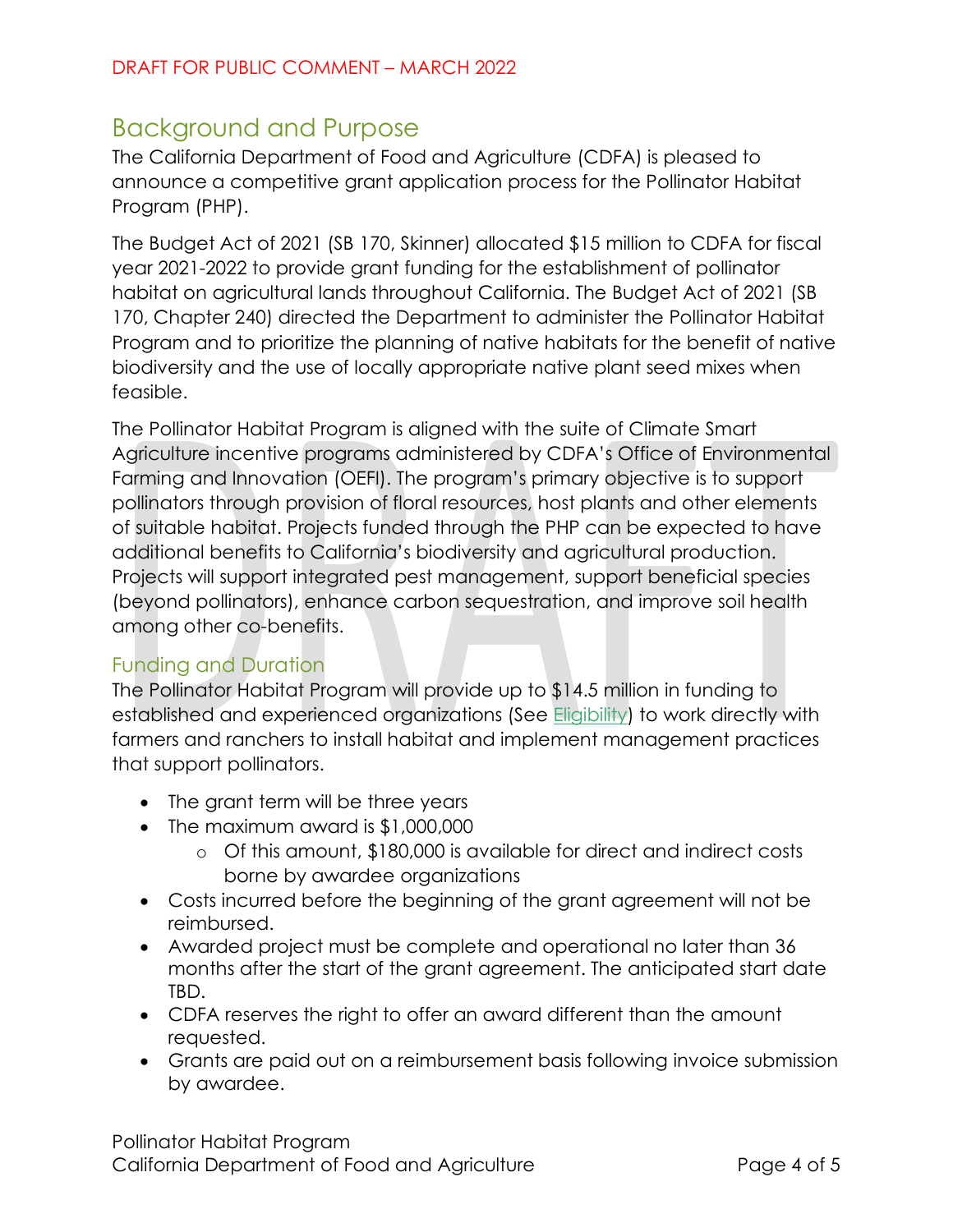### <span id="page-4-0"></span>Eligibility and Exclusions

The following entities are eligible to apply for PHP grants:

- Resource Conservation Districts (RCDs)
- University of California (UC), California Community Colleges, or California State Universities (CSU)
- Non-profits including, but not limited to:
	- o Land Trusts with the conservation of agricultural lands as their mission or amongst their stated purposes
- Federally- and California-Recognized Native American Indian Tribes

Agricultural commodity groups are encouraged to apply in partnership with the above eligible entities.

Entities applying for PHP grants must have demonstrated expertise and experience in habitat restoration on agricultural lands or implementation of conservation management practices that support pollinators.

Entities receiving grant award funds must be located in California with a physical business mailing address in California.

Partnerships between multiple organizations are encouraged.

<span id="page-4-1"></span>

|  | Timeline |  |  |
|--|----------|--|--|
|  |          |  |  |

| <b>Program Application Activity</b>           | <b>Timeframe</b>         |
|-----------------------------------------------|--------------------------|
| <b>Release Request for Grant Applications</b> | TBD                      |
| (RGA)                                         |                          |
| CDFA grant application webinars               | TBD                      |
| <b>Grant applications due</b>                 | <b>TBD</b>               |
| Administrative and technical review           | TRD                      |
| Announce and award funding                    | TBD                      |
| <b>Award Process Timeline</b>                 | <b>See Award Process</b> |

### <span id="page-4-2"></span>Program Structure and Objectives

The PHP will make use of the expertise and trusted connections that exist between RCDS, non-profits, university extensionists, and other technical assistance providers and Tribes by building in outreach and assistance into the grant program. The ultimate outcome will be implementation of habitat for pollinators on agricultural working lands. Figure 1 illustrates the program's structure, with PHP grants awarded to qualified organizations that then will work hand-in-hand with farmers to implement projects.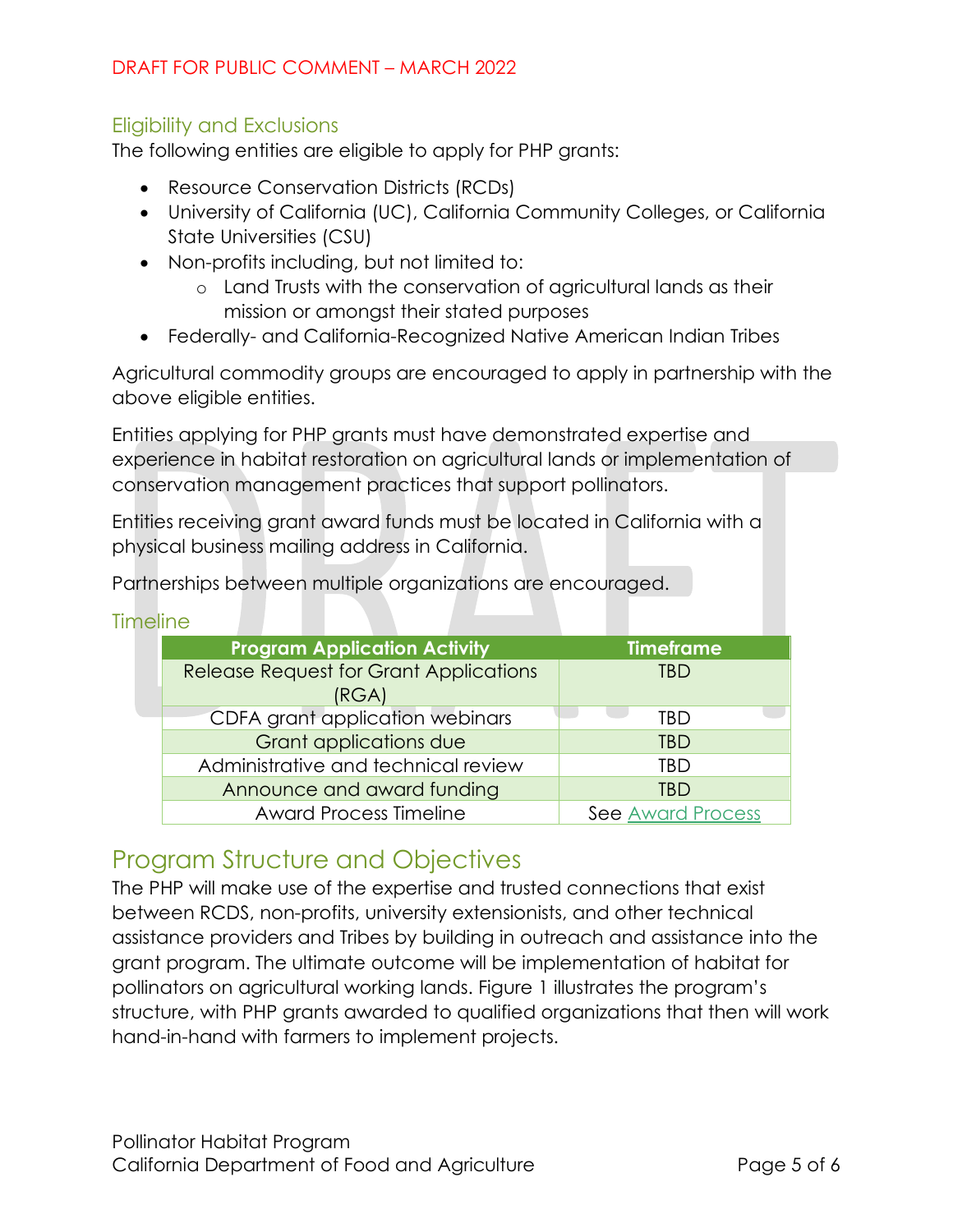



### <span id="page-5-0"></span>Program Requirements and Restrictions

- Grant Recipients must not charge fees to provide technical assistance or collaborate with farmers and ranchers.
- Grant Recipients must prioritize Socially Disadvantaged Farmers and Ranchers<sup>1</sup> (SDFRs) and farms and ranches that are 500 acres or less when selecting farmer/rancher project partners. CDFA encourages applications from organizations who serve small to medium sized and socially disadvantaged California food producers and farmworkers, including but not limited to BIMPOC (Black, Indigenous, Multiracial, and People of Color), LGBTQ+, women and veterans.

### <span id="page-5-1"></span>Program Activities

Recipients of PHP will perform the following activities during the grant term 1) Outreach to and identification of project sites and partner farmers and ranchers and 2) Plan and implement the installation of conservation management practices in partnership with farmers and ranchers.

### <span id="page-5-2"></span>Identification of On-Farm Project Sites and Agricultural Partners

Recipients of PHP funds will perform outreach within their service area to identify farmer and rancher partners that will commit to implementing management

<span id="page-5-3"></span><sup>1</sup> "Socially disadvantaged farmer or rancher" means a farmer or rancher who is a member of a socially disadvantaged group. "Socially disadvantaged group" means a group whose members have been subjected to racial, ethnic, or gender prejudice because of their identity as members of a group without regard to their individual qualities. These groups include all of the following: (1) African Americans (2) Native American Indians (3) Alaskan Natives (4) Hispanics (5) Asian Americans (6) Native Hawaiians and Pacific Islanders.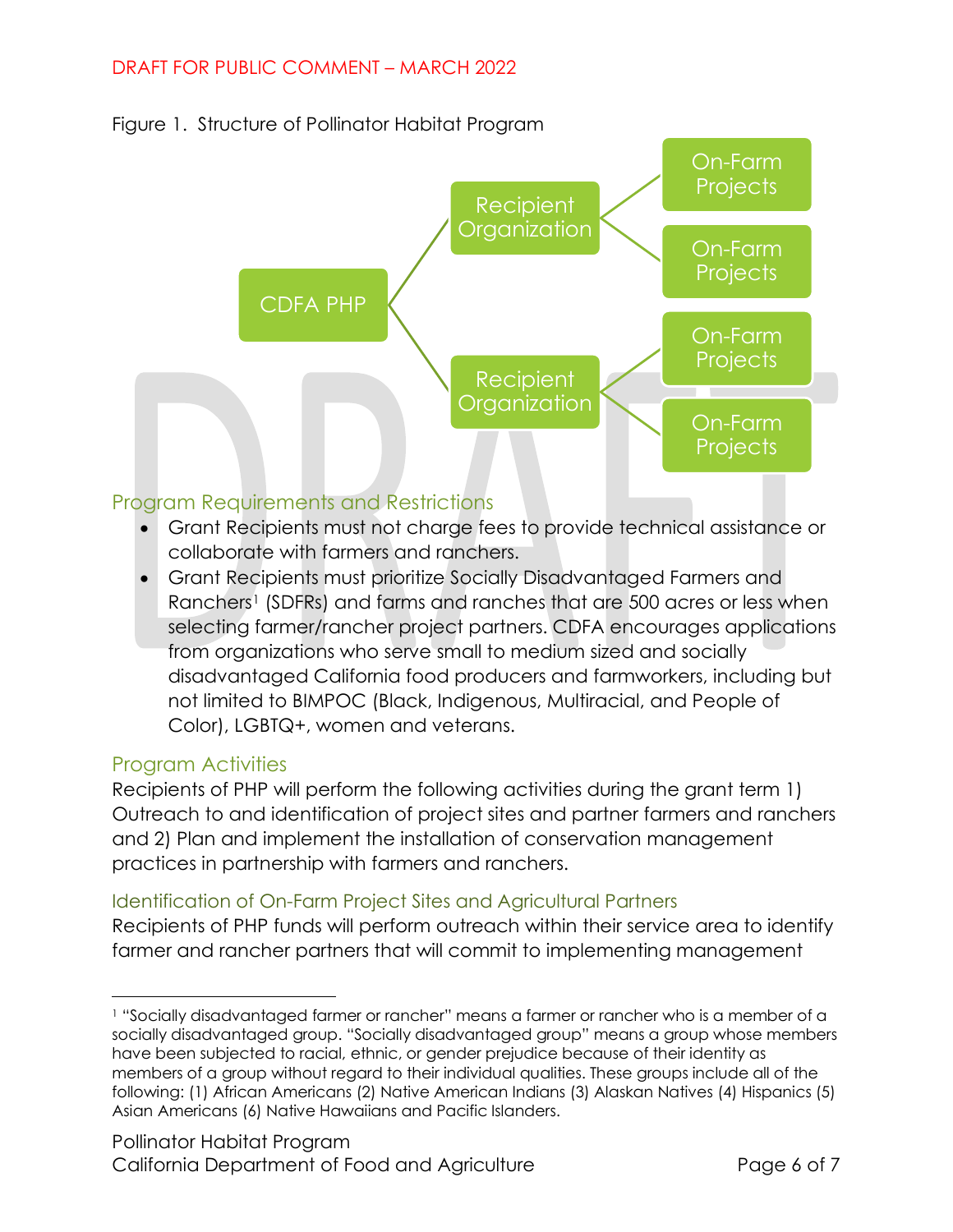practices that have benefits for pollinators. In selecting partner farmers to work with, Recipients will consider, among other factors, CDFA's priority groups (specifically SDFRs), farmer/rancher commitment (financial commitment and ongoing maintenance of habitat), pollinator species of regional concern, and appropriate project siting.

### *On-Farm Project Eligibility*

On-farm projects must be located on a California agricultural operation.

- For the purpose of this program, an agricultural operation is defined as row, vineyard, field and tree crops, commercial nurseries, nursery stock production, and livestock and livestock product operations.
- University and research farms, and city community gardens are not eligible on-farm project sites.

### *Land Types and Practices Eligible for Funding*

The following Conservation Practice Standards (CPS) have been identified by the United States Department of Agriculture (USDA) Natural Resource Conservation Service (NRCS) to have a Purpose or Resource Concern that includes provision of habitat for pollinators or increases/enhances biodiversity and have implementation guidelines for pollinators. Practices are listed under four land type categories; annual cropland, orchard/vineyard, grazing land, and land removed from annual crop production within the last 24 months or removed from orchard/vineyard in the last 36 months.

All practices listed below must make use of plant species that support pollinators. For more details on eligible practices, including payment rate and practice specific requirements, see [Appendix A: PHP Payment Rates,](#page-17-0)  [Implementation Guidelines and Requirements](#page-17-0)

### Annual Cropland

- Conservation Cover [\(USDA NRCS CPS 327\)](https://efotg.sc.egov.usda.gov/references/public/CA/327-std-ca-4-16.pdf)
- Field Border [\(USDA NRCS CPS 386\)](https://www.nrcs.usda.gov/Internet/FSE_DOCUMENTS/stelprdb1241318.pdf)
- Hedgerow Planting [\(USDA NRCS CPS 422\)](https://efotg.sc.egov.usda.gov/references/public/CA/422-std-ca-3-12.pdf)
- Riparian Herbaceous Cover [\(USDA NRCS CPS 390\)](https://efotg.sc.egov.usda.gov/references/public/CA/390-std-3-12.pdf)
- Wildlife Habitat Planting [\(USDA NRCS CPS 420\)](https://efotg.sc.egov.usda.gov/api/CPSFile/26907/420_CA_CPS_Wildlife_Habitat_Planting_2019)

### Orchard/Vineyard

- Conservation Cover [\(USDA NRCS CPS 327\)](https://efotg.sc.egov.usda.gov/references/public/CA/327-std-ca-4-16.pdf)
- Hedgerow Planting [\(USDA NRCS CPS 422\)](https://efotg.sc.egov.usda.gov/references/public/CA/422-std-ca-3-12.pdf)
- Wildlife Habitat Planting [\(USDA NRCS CPS 420\)](https://efotg.sc.egov.usda.gov/api/CPSFile/26907/420_CA_CPS_Wildlife_Habitat_Planting_2019)

### Grazing Land

• Hedgerow Planting [\(USDA NRCS CPS 422\)](https://efotg.sc.egov.usda.gov/references/public/CA/422-std-ca-3-12.pdf)

Pollinator Habitat Program California Department of Food and Agriculture Theorem 2008 Page 7 of 8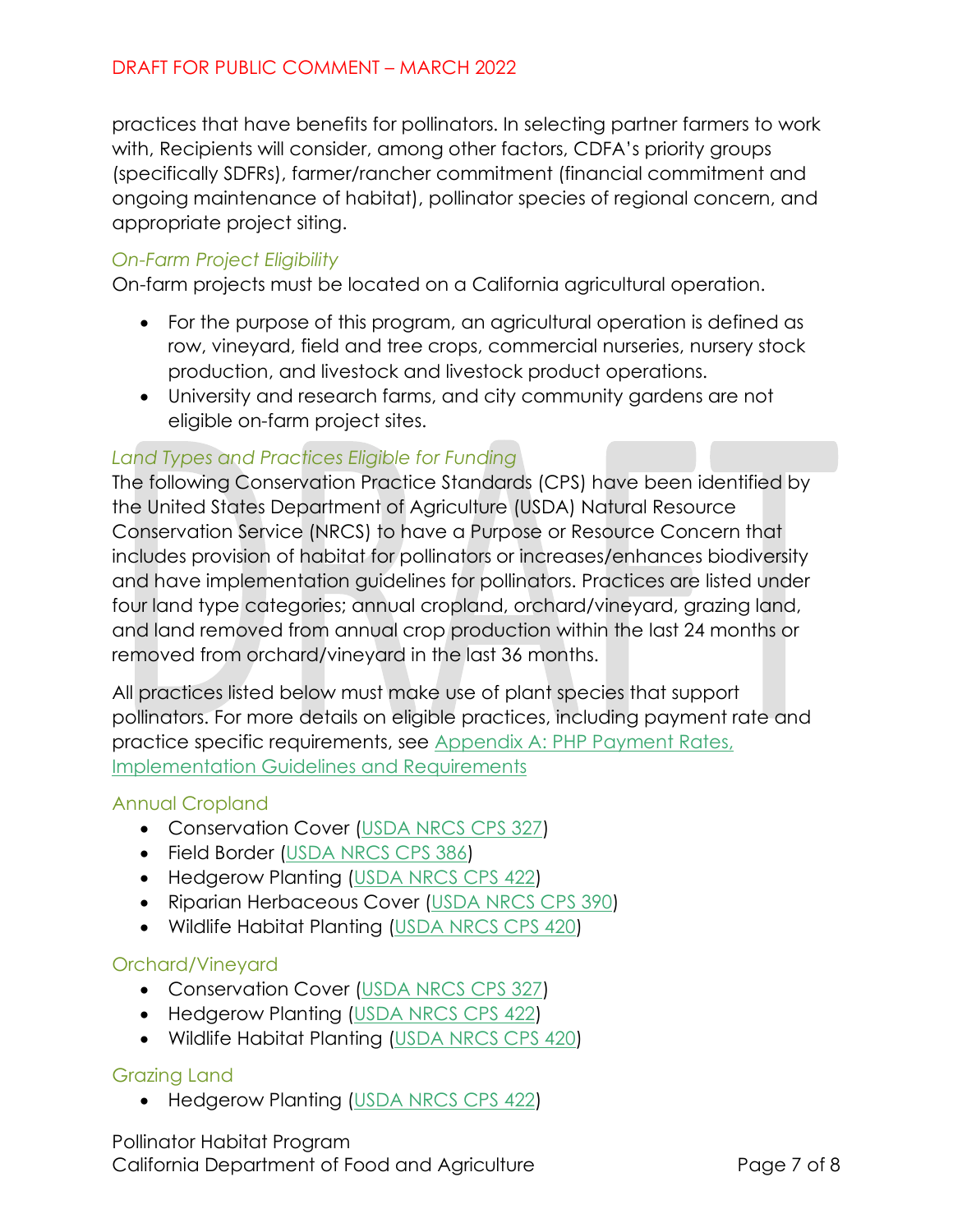- Silvopasture [\(USDA NRCS CPS 381\)](https://efotg.sc.egov.usda.gov/api/CPSFile/26515/381_CA_CPS_Silvopasture_2017)
- Wildlife Habitat Planting [\(USDA NRCS CPS 420\)](https://efotg.sc.egov.usda.gov/api/CPSFile/26907/420_CA_CPS_Wildlife_Habitat_Planting_2019)

Annual Cropland removed from production in the last 24 months or Orchard/Vineyard removed in the last 36 months

- Conservation Cover [\(USDA NRCS CPS 327\)](https://efotg.sc.egov.usda.gov/references/public/CA/327-std-ca-4-16.pdf)
- Hedgerow Planting [\(USDA NRCS CPS 422\)](https://efotg.sc.egov.usda.gov/references/public/CA/422-std-ca-3-12.pdf)
- Riparian Herbaceous Cover [\(USDA NRCS CPS 390\)](https://efotg.sc.egov.usda.gov/references/public/CA/390-std-3-12.pdf)
- Wildlife Habitat Planting [\(USDA NRCS CPS 420\)](https://efotg.sc.egov.usda.gov/api/CPSFile/26907/420_CA_CPS_Wildlife_Habitat_Planting_2019)

### <span id="page-7-0"></span>Planning and Implementation of Conservation Management Practices for Pollinator Benefit

Recipients of PHP funds will work with farmers to implement projects. Recipients may be involved in project design, vendor coordination, matching funds coordination, and project management. Activities associated with project planning and technical assistance include but are not limited to:

- Developing a project design, site assessment, documentation of the site characteristics prior to practice implementation (e.g., photographs of site, survey of existing vegetation or crops), plant or seed selection.
- On-farm implementation of project activities including, but not limited to, working with service providers and farmers for installation of pollinator habitat practices and purchases of plants, seeds, and supplies.
- Communicating with vendors and facilitating discussion between farmer/rancher and vendors.
- Coordinating matching funds.
- Provide training to farmers/ranchers on maintenance of implemented practices.
- Provide training on integrated pest management to protect pollinators to partner farmers and ranchers.
- Development of an Outcome Monitoring Plan to monitor the outcomes of practice implementation over 3 years after project implementation.

Recipients will be responsible for implementation of management practices. Costs associated with management practices will be paid on a flat rate basis to Recipients. See [Appendix A: PHP Payment Rates, Implementation Guidelines](#page-17-0)  [and Requirements.](#page-17-0)

Following the end of the grant term, PHP Recipients will monitor and report on outcomes for three years. See [Project Outcome Monitoring and Reporting.](#page-15-3)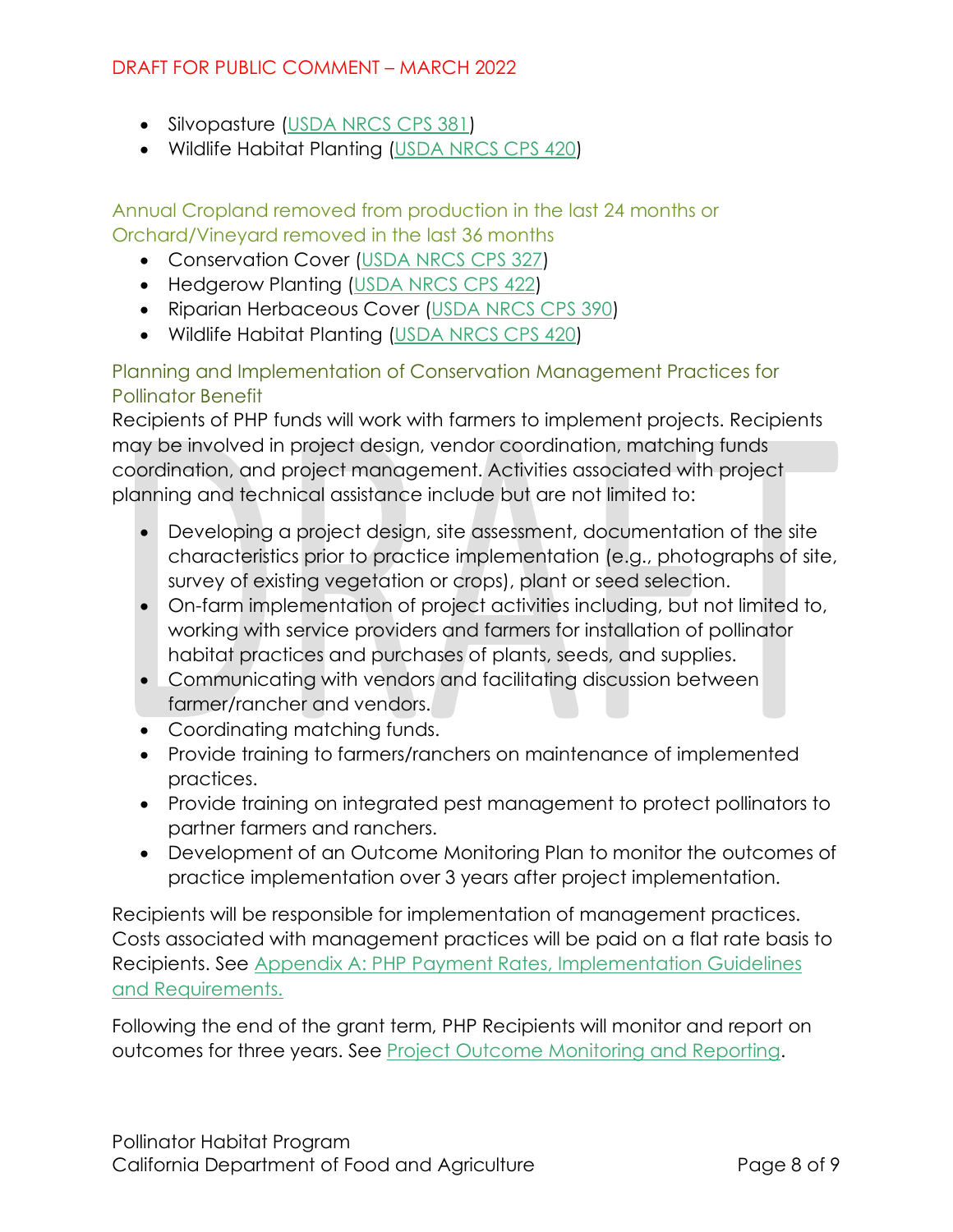## <span id="page-8-0"></span>How to Apply

### <span id="page-8-1"></span>Online Application Platform

CDFA uses an online application platform to receive PHP applications. The application can be accessed at the **PHP** [webpage.](https://www.cdfa.ca.gov/oefi/php/) Applicants must create a user account to submit a grant application. All applications, supporting documents, and submissions are subject to public disclosure including posting on the CDFA OEFI website.

CDFA requires information for all entities involved in executing the PHP grant activities. If awarded, the PHP grant agreement will be between CDFA and the lead applicant organization. The lead organization must ensure that all required and proposed tasks are fully completed. In addition to completing the online questionnaire, applicants will upload several required attachments including the workplan and budget workbook and resumes.

### <span id="page-8-2"></span>Workplan and Budget Worksheet

Applicants will complete and upload a Workplan and Budget Workbook to identify the activities and costs associated with the project. The Workplan and Budget Worksheet (MS Excel file) is available at TBD. UC, California Community Colleges, and CSU will use the Worksheet (MS Excel file) designated for California universities. All other organizations will use the Worksheet (MS Excel file) designated for non-profits, Resource Conservation Districts, and Tribes.

Applicants must clearly describe each participating organization's anticipated expenses, as applicable. All costs must be directly related to and necessary for completion of the project. Awarded funds will be paid to the lead organization. The lead organization is responsible for disbursement of funds to other participating organizations, contractors, and farmer/rancher partners.

### *Budget Cost Categories – Part 1: Costs Associated with Technical Assistance*

Personnel: Estimate the hourly cost of salary, wages, and fringe benefits associated with each activity by individuals employed by the applicant organization.

Contractor: Estimate the cost of work on the project that will be performed by individuals/organizations other than the applicant (e.g., consultants, contractors, partner organizations, etc.). This amount should include all associated salary and wages, fringe benefits, travel, equipment, supplies, other, and indirect costs. List the services to be provided and the contractors that will work on the project and be paid with grant funds.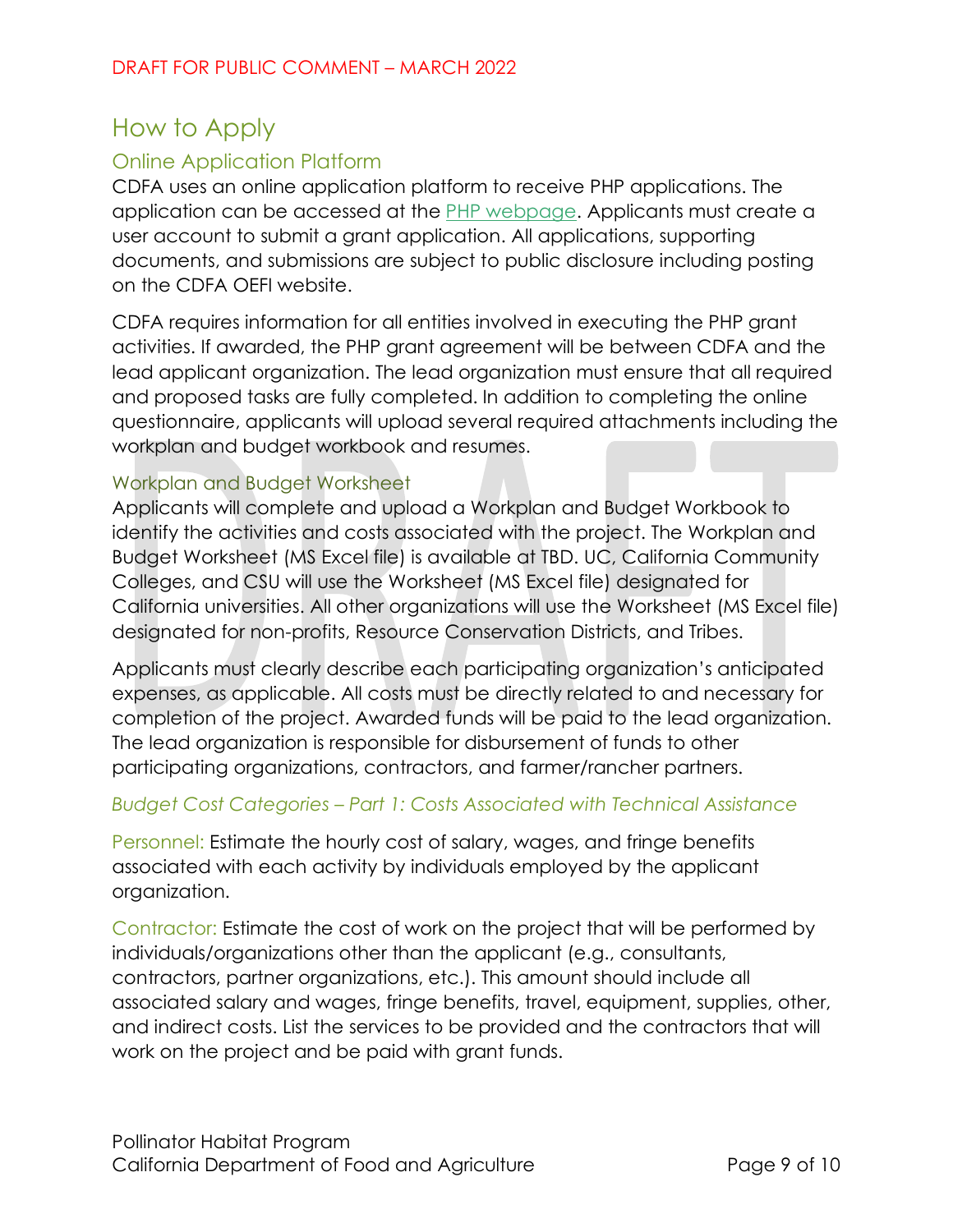Supplies: Estimate the cost of supplies associated with each activity. Supplies are items with an acquisition cost less than \$5,000 per unit that are used exclusively for the objectives of the project. Categorize the types of supplies to be purchased. General use office supplies (paper, printer ink, pens, etc.), facilities costs (telephone, internet, etc.), and administrative costs are considered indirect and should not be included under "Supplies".

Equipment: Estimate the cost of equipment associated with each activity. Equipment is nonexpendable, tangible personal property with a useful life of more than one year and an acquisition cost which equals or exceeds \$5,000.

Travel: Estimate the cost of project-related travel associated with each activity except contractual personnel. In the description column, describe the travel that will be necessary to accomplish the objectives of the project. [Federal](https://www.irs.gov/newsroom/irs-issues-standard-mileage-rates-for-2022)  [mileage reimbursement rate](https://www.irs.gov/newsroom/irs-issues-standard-mileage-rates-for-2022) will be used.

Other: Estimate the cost of all other project related expenses to support each activity. Expenses typically listed under "Other" include permitting fees, equipment rentals, etc. List the specific types of expenses necessary to accomplish the objectives of the project.

Indirect: Indirect costs are facilities and administrative costs that cannot easily be tied directly to the activities of the grant. Examples of common indirect costs include administrative/clerical services, rent, utilities, internet and telephone service, maintenance, and general office supplies. UC CSU may claim the established indirect cost rate with CDFA. All other eligible organizations may claim a maximum indirect cost rate of 25 percent of total direct costs.

#### *Allowable Costs*

Examples of allowable costs include:

- Personnel and/or Contractor expenses associated with:
	- o Outreach to farmers and ranchers
	- o Preparing project plans and designs
	- o Tasks associated with implementation of on-farm projects
	- o Reporting and invoicing
	- o Translation services
	- o Participating in professional development courses and training relevant to the program objectives.
- Travel Expenses to farms including mileage, lodging, per diem, vehicle rental and/or leasing of a vehicle.
- "Supplies" and/or "Equipment" needed for project design or project management (not on-farm management practice implementation;

Pollinator Habitat Program California Department of Food and Agriculture The Rage 10 of 11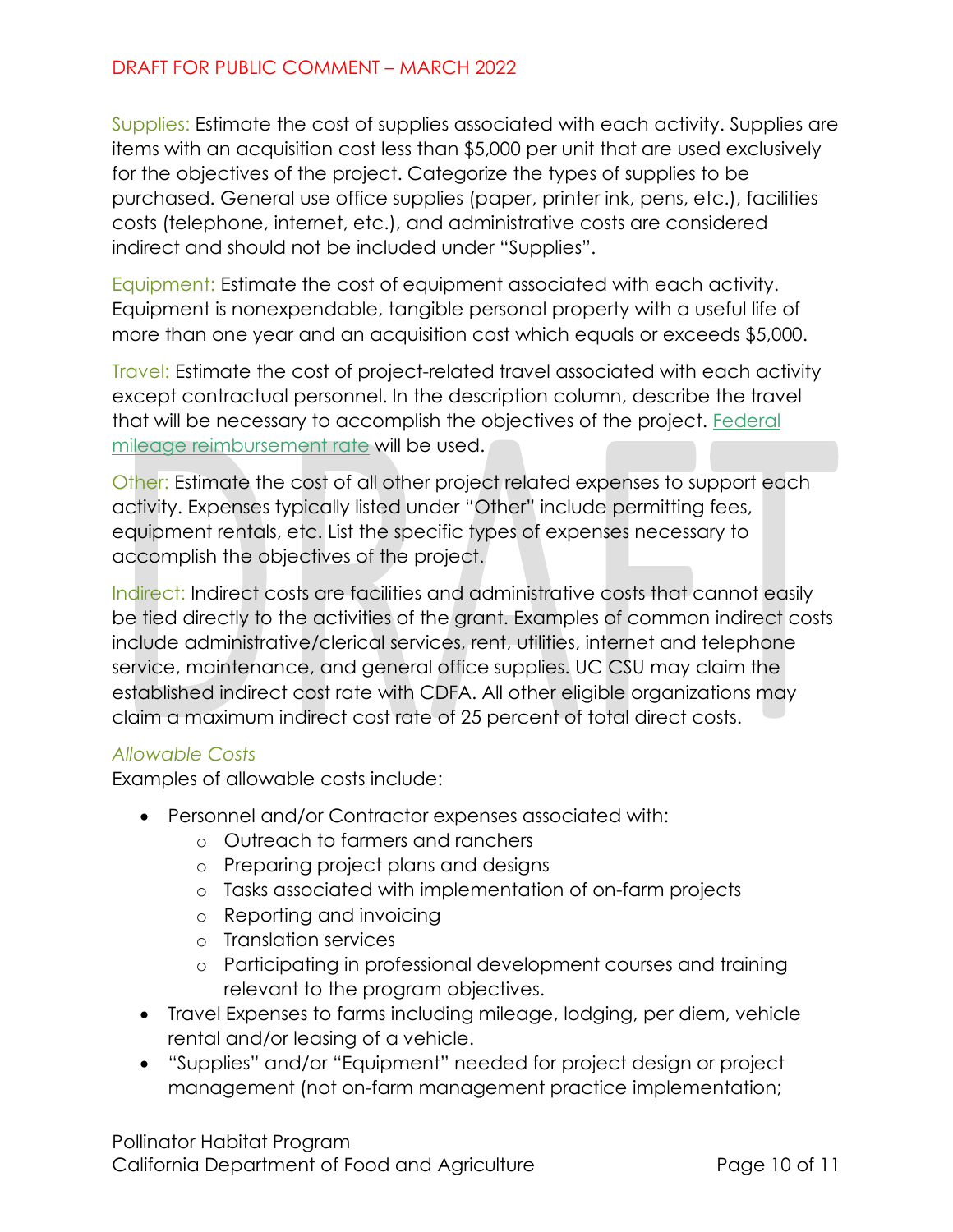practice implementation costs are included in the practice payment rate).

#### *Unallowable Costs*

Examples of unallowable costs include but are not limited to:

- Personnel or contractor hours that are not related to pollinator habitat technical assistance and project design
- Completion of tasks that are outside of approved workplan and budget
- Assisting farmers or ranchers as they apply for or implement other CDFA Climate Smart Agriculture grant projects (SWEEP, HSP, or AMMP).
- Research
- Food/drinks and entertainment
- The purchase of a vehicle

### *Budget Cost Categories – Part 2: Estimate of Conservation Management Practice Implementation*

Applicants will estimate the number of acres or linear feet of each eligible management practice that will be implemented on farms. The budget for these practices will be based upon CDFA-established payment rates. These payment rates have been adapted from USDA NRCS CPS payment rates. See [Appendix](#page-17-0)  [A: PHP Payment Rates, Implementation Guidelines and Requirements.](#page-17-0)

#### <span id="page-10-0"></span>Resumes

Applicants will upload resumes of key personnel from each participating organization and contractors and indicate the role of each person whose resume is attached. Resumes must provide evidence of expertise in implementation of conservation management practices that support pollinators and biodiversity. Applicant resumes should also demonstrate experience working with farmers and ranchers.

### <span id="page-10-1"></span>Questions and Answers (Q&A)

During the application period, CDFA will host two informational webinars to provide an overview of program guidelines and application materials. Visit the [CDFA OEFI PHP](https://www.cdfa.ca.gov/oefi/php/) website for more information and to register for the webinars.

General questions regarding the solicitation process may be submitted to TBD. Responses to all questions received by email will be posted to CDFA's PHP website according to the following schedule: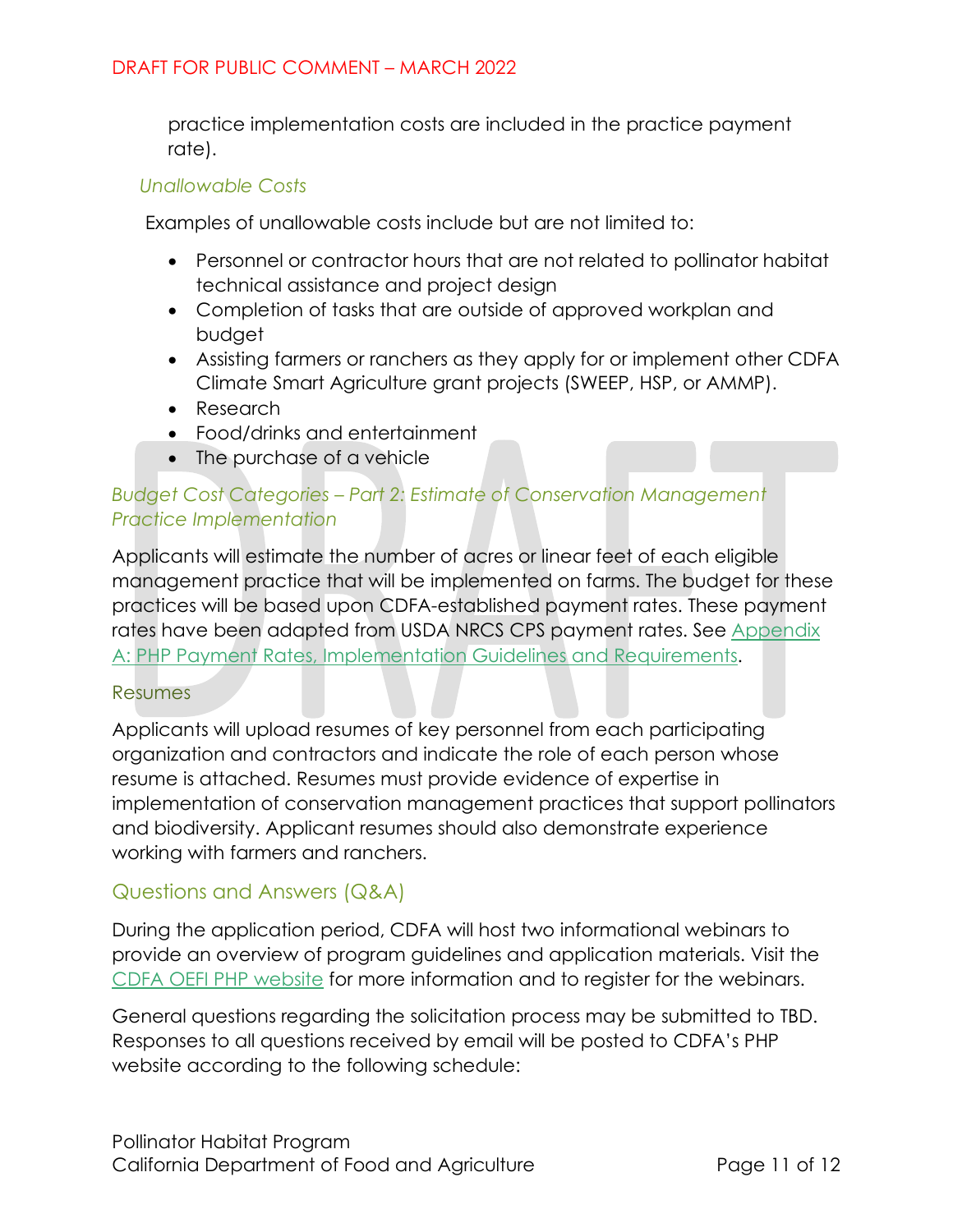|     | Questions Received By: Responses Provided By: |
|-----|-----------------------------------------------|
| TRD | TRD                                           |
| TRD | TRD.                                          |
| TRD | TRD                                           |

TBD is the final deadline to submit questions for the Pollinator Habitat Program grant application. To maintain the integrity of the competitive grant process, CDFA is unable to advise and/or provide individuals with any information regarding specific grant application questions during the solicitation process.

### <span id="page-11-0"></span>Review Process and Notification of Application Status

Applications will be reviewed in a two-stage process:

### <span id="page-11-1"></span>Administrative Review

The purpose of the administrative review is to determine whether the eligibility criteria and grant application requirements are met.

### <span id="page-11-2"></span>**Disqualifications**

During the administrative review, the following will result in the automatic disqualification of a grant application:

- Incomplete grant applications: applications with one or more unanswered questions necessary for administrative or technical review.
- Incomplete grant applications: applications with missing, blank, unreadable, corrupt, or otherwise unusable attachments.
- Applications that include activities outside the grant duration.
- Applications with unallowable costs or activities necessary to complete the project objectives.
- Requests for more than the maximum award amount.
- Applications that do not comply with Eligibility or meet Program Requirements and Restrictions.

<span id="page-11-3"></span>Appeal Rights: Any disqualification by the OEFI during the administrative review for the preceding reasons may be appealed to CDFA's Office of Hearings and Appeals Office within 10 days of receiving a notice of disqualification from CDFA. The appeal must be in writing and signed by the responsible party name on the grant application or his/her authorized agent. It must state the grounds for the appeal and include any supporting documents and a copy of the OEFI decision being challenged. The submissions must be emailed to [CDFA.LegalOffice@cdfa.ca.gov](mailto:CDFA.LegalOffice@cdfa.ca.gov) (preferred) or sent to the California Department of Food and Agriculture, Office of Hearings and Appeals, 1220 N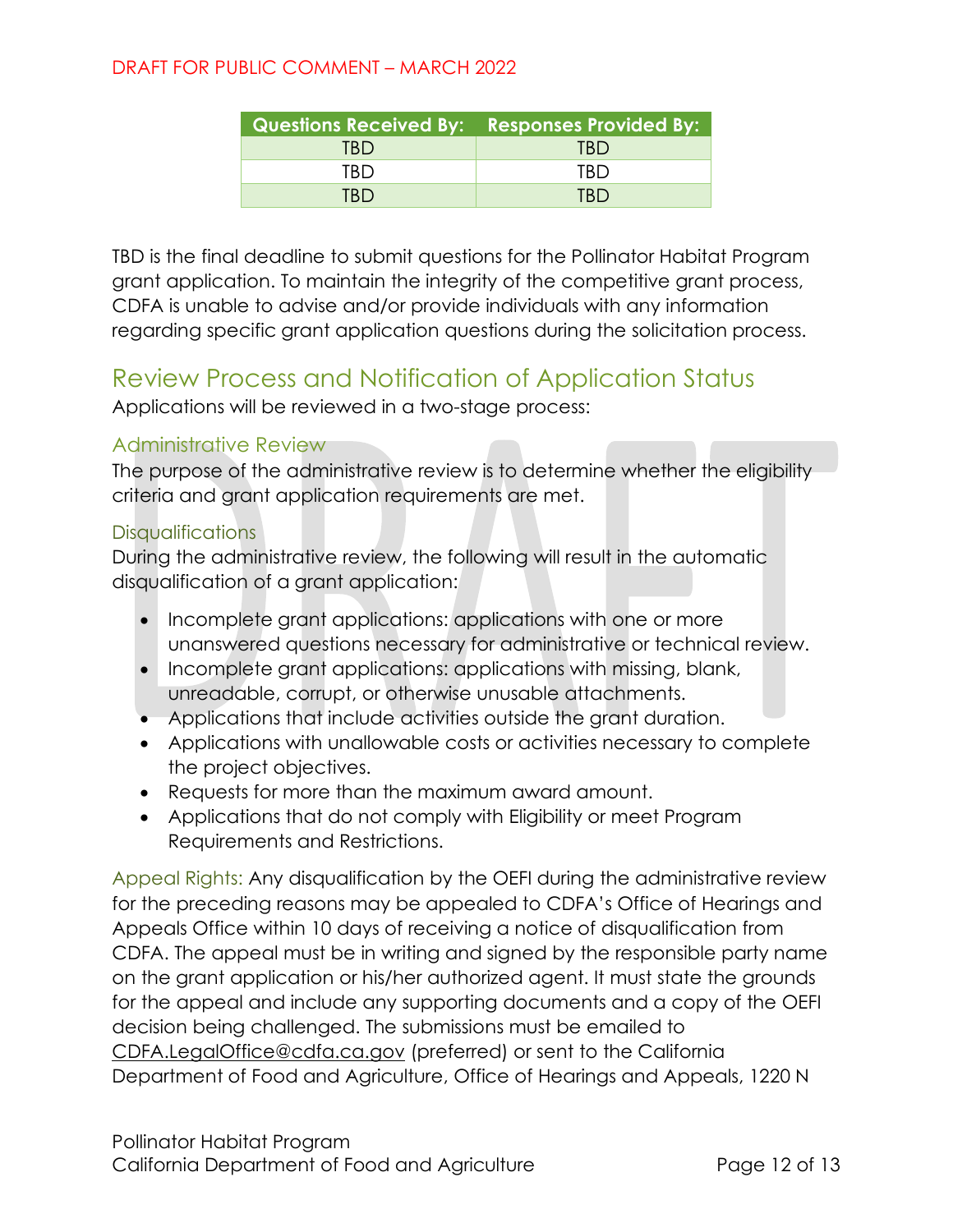Street, Sacramento, CA 95814. If submissions are not received within the time frame provided above, the appeal will be denied.

Appeal rights are only afforded to disqualifications.

### <span id="page-12-0"></span>Technical Review

The second level of review is a technical review to evaluate the merits of the application and overall expected success of the project, including the potential for the project to provide lasting habitat for pollinators. The technical reviewers are experts affiliated with CDFA's Plant Heath Division, Plant Pest Diagnostics Laboratory, and/or the University of California and California State University systems.

### <span id="page-12-1"></span>Scoring Criteria

The technical reviewers will do an in-depth evaluation of each application and will use a fifty-point scale to evaluate the merit of the proposed project and the capacity and qualifications of the applicant. See Appendix B for detailed scoring criteria

| <b>Criteria</b>                               | <b>Maximum Points</b> |
|-----------------------------------------------|-----------------------|
| Qualifications of Applicant                   | 10                    |
| <b>Strategic Partnerships</b>                 | 5                     |
| Workplan Merit and Feasibility                | 15                    |
| <b>Budget</b>                                 | 10                    |
| Commitment to Expending 25% of Funding to     |                       |
| Support Pollinator Habitat with SDFR Partners | 10                    |
| Total                                         | 50                    |

Past performance in the OEFI 's Climate Smart Agriculture Programs (e.g., Healthy Soils Demonstration Program, Climate Smart Agriculture Technical Assistance Program), if applicable, may be taken into consideration during selection. Past performance criteria may include timely and satisfactory completion of funded activities and reporting requirements, data on meeting funding priorities, quantity and quality of past project performance including project termination or incomplete projects, or unresponsiveness.

### <span id="page-12-2"></span>Notification and Feedback

- Successful applicants will be notified of their grant award through email and will enter the grant agreement execution process.
- Applications that are not selected for funding will receive feedback on their grant application within 60 business days after receiving notification.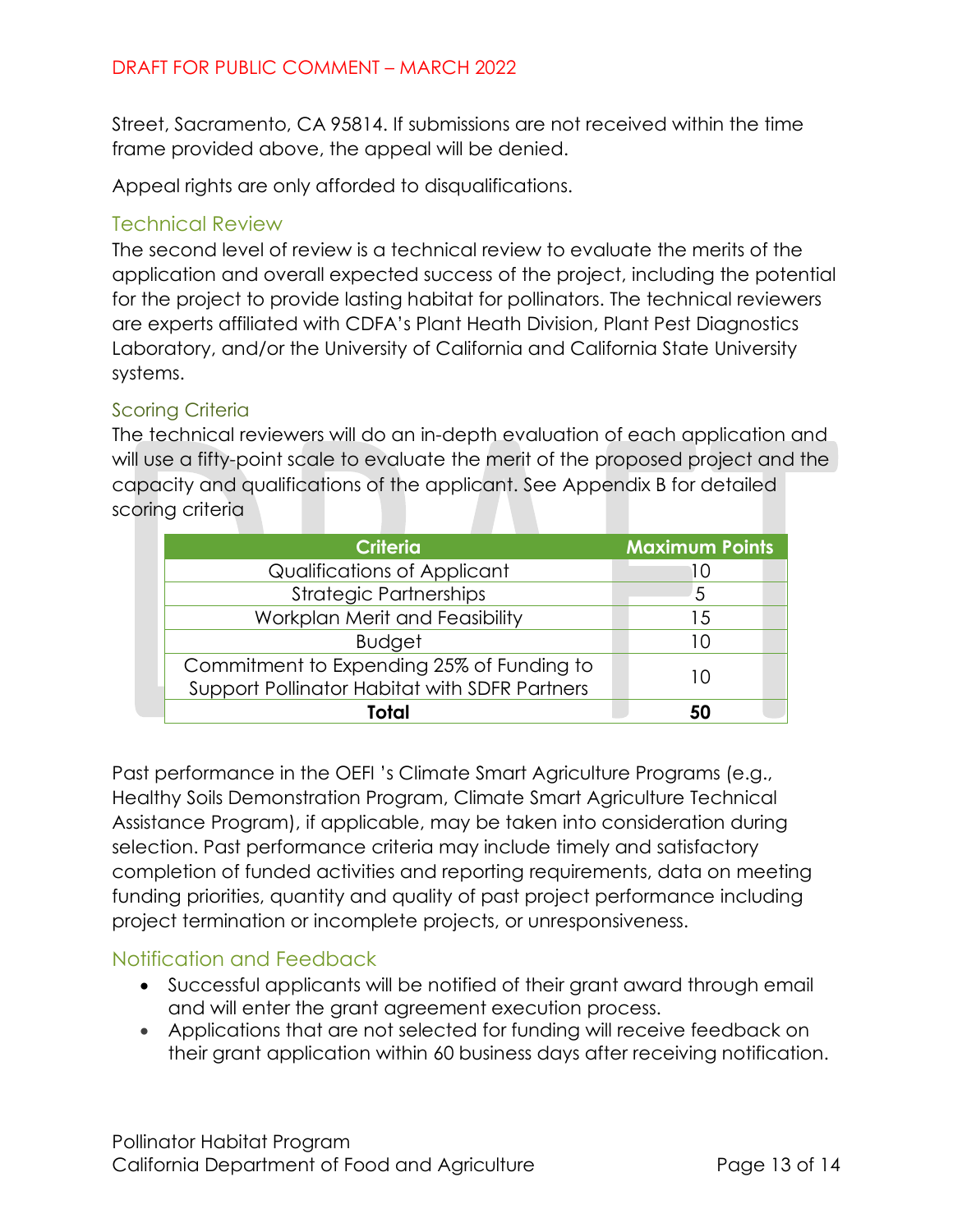CDFA will post basic information on the PHP website regarding the applications received at least 10 days before awarding grant funds. After projects are selected and all funds are encumbered, CDFA will post an updated list of awarded projects. Applications will be treated in accordance with Public Records Act requirements and certain information, subject to those requirements, may be disclosed.

## <span id="page-13-0"></span>Award Process

### <span id="page-13-1"></span>Grant Agreement Execution

CDFA will initiate the Grant Agreement process with applicants selected to receive a grant award. This process of executing a grant agreement is estimated to take several months. A CDFA PHP staff member will contact each applicant selected for award to schedule a pre-project consultation to confirm project information and discuss implementation plans. Applicants with projects selected for award of funds will then receive a Grant Agreement package with specific instructions regarding award requirements including information on project implementation, verification, and payment process.

<span id="page-13-2"></span>Award Timeline

| <b>Grant Agreement Stage</b>                                                                                                                                                                                                                   | <b>Estimated Time</b><br>for Stage<br><b>Completion</b> |
|------------------------------------------------------------------------------------------------------------------------------------------------------------------------------------------------------------------------------------------------|---------------------------------------------------------|
| Grant packet is completed – During this step, CDFA will<br>work with awardees to get the information the state needs<br>to execute the grant. The timeline for this step is dependent<br>on how quickly information is provided to CDFA staff. | Variable                                                |
| <b>Grant Execution</b>                                                                                                                                                                                                                         | Up to 120 days                                          |
| Processing advance payments – If awardees request and<br>are granted an advance payment, please be aware that<br>it will take up to 4 weeks to process this payment once the<br>grant is executed. (See Payment Process)                       | Up to 4 weeks                                           |

### <span id="page-13-3"></span>Project Implementation

Once a Grant Agreement is executed, the Recipient can begin implementation of the project if it is after or on the official project start date (which is estimated for TBD). During project implementation, Recipients must maintain frequent communication with CDFA staff about the PHP project. CDFA staff may regularly send emails or surveys to gauge project progress in addition to quarterly invoicing and progress reports. Recipients must be responsive. CDFA will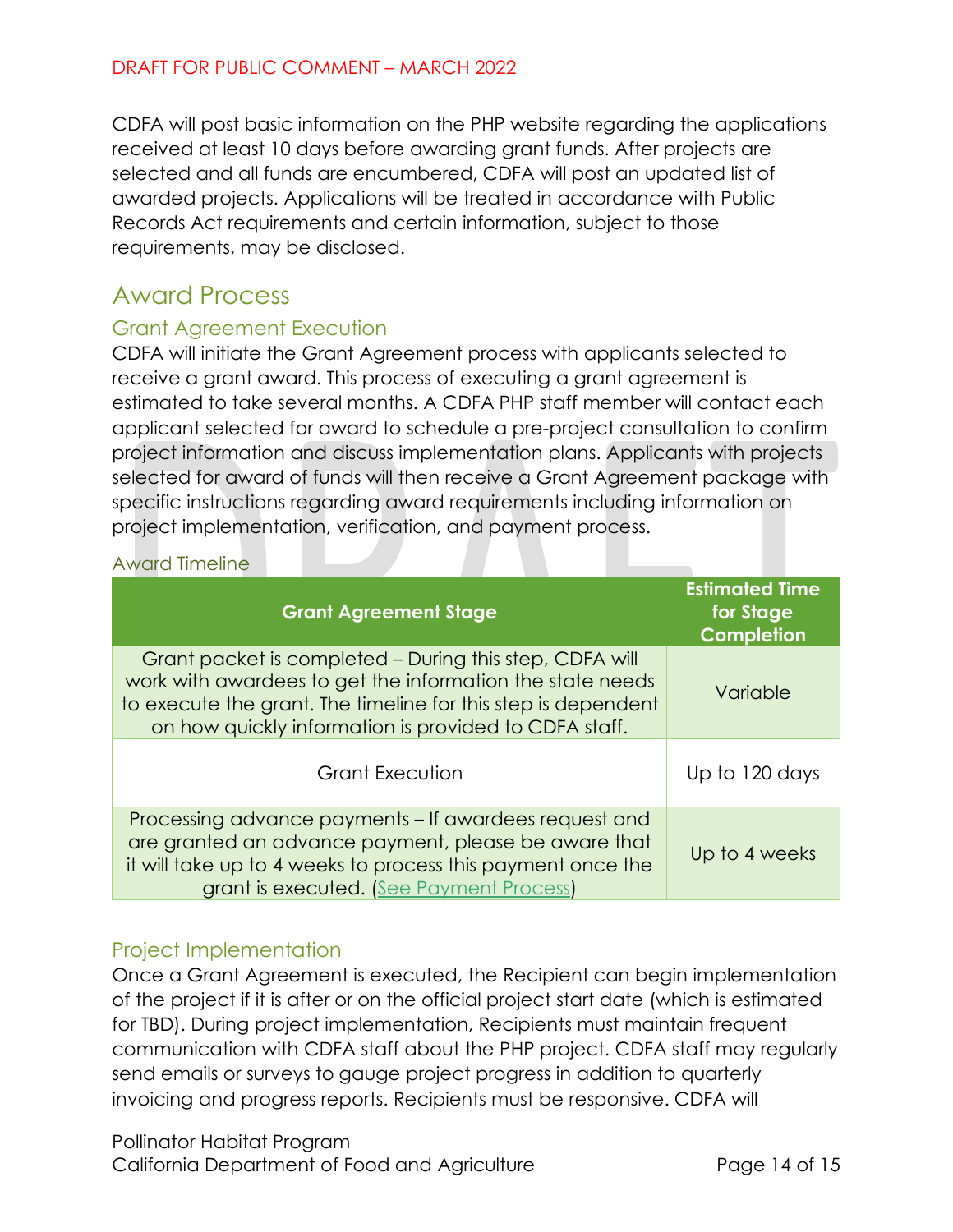schedule project review calls several times a year during project implementation to discuss progress.

Recipients are responsible for the overall management of their awarded project to ensure all project activities are completed no later than TBD. All communications (oral or written) related to grant activities including reimbursements must originate from grant awardee, grant awardee's authorized representative, or CDFA staff.

### <span id="page-14-0"></span>Payment Process

The PHP is a reimbursement grant program. CDFA will provide the grant Recipient with the necessary grant award and invoicing documents for reimbursement process. Recipients will be required to submit quarterly invoices for costs associated with outreach, provision of technical assistance to farmers and ranchers, and practice implementation. These costs will be reimbursed based upon the line-item budget (part 1) submitted with the application. CDFA will withhold 10 percent from the total grant award reimbursement until the verification requirement is complete and meets the expectations agreed upon in the Scope of Work.

Grant payment for the implementation of practices is a flat-rate payment system on a reimbursement basis through invoicing upon practice verification. Verification of practice implementation will be by geotagged and dated photographs that will be submitted with the invoice for management practice reimbursement.

### <span id="page-14-1"></span>Advanced Payments

If selected for funding, Recipients may be eligible for an advance payment of up to 25 percent of the grant award, subject to the provisions of section 316.1 "Advance Payments" of the [California Code of Regulations, Division 1, Chapter](https://www.cdfa.ca.gov/Regulations/General/FinalGrantAdminRegs-Text.pdf)  [5.](https://www.cdfa.ca.gov/Regulations/General/FinalGrantAdminRegs-Text.pdf) If appropriate justification is submitted and awardee is in compliance with grant management requirements, additional advance payments may be issued in accordance with CDFA's Grant Administration regulations.

### <span id="page-14-2"></span>Quarterly Progress Report

On a quarterly basis the Recipient will submit a progress report (template to be provided by CDFA) and on-farm project details to CDFA's PHP scientific team for review. To document the initiation of on-farm projects, Recipients will also be required to submit:

1. Letter of commitment from farmer/ranchers that are working with Recipient to implement pollinator habitat.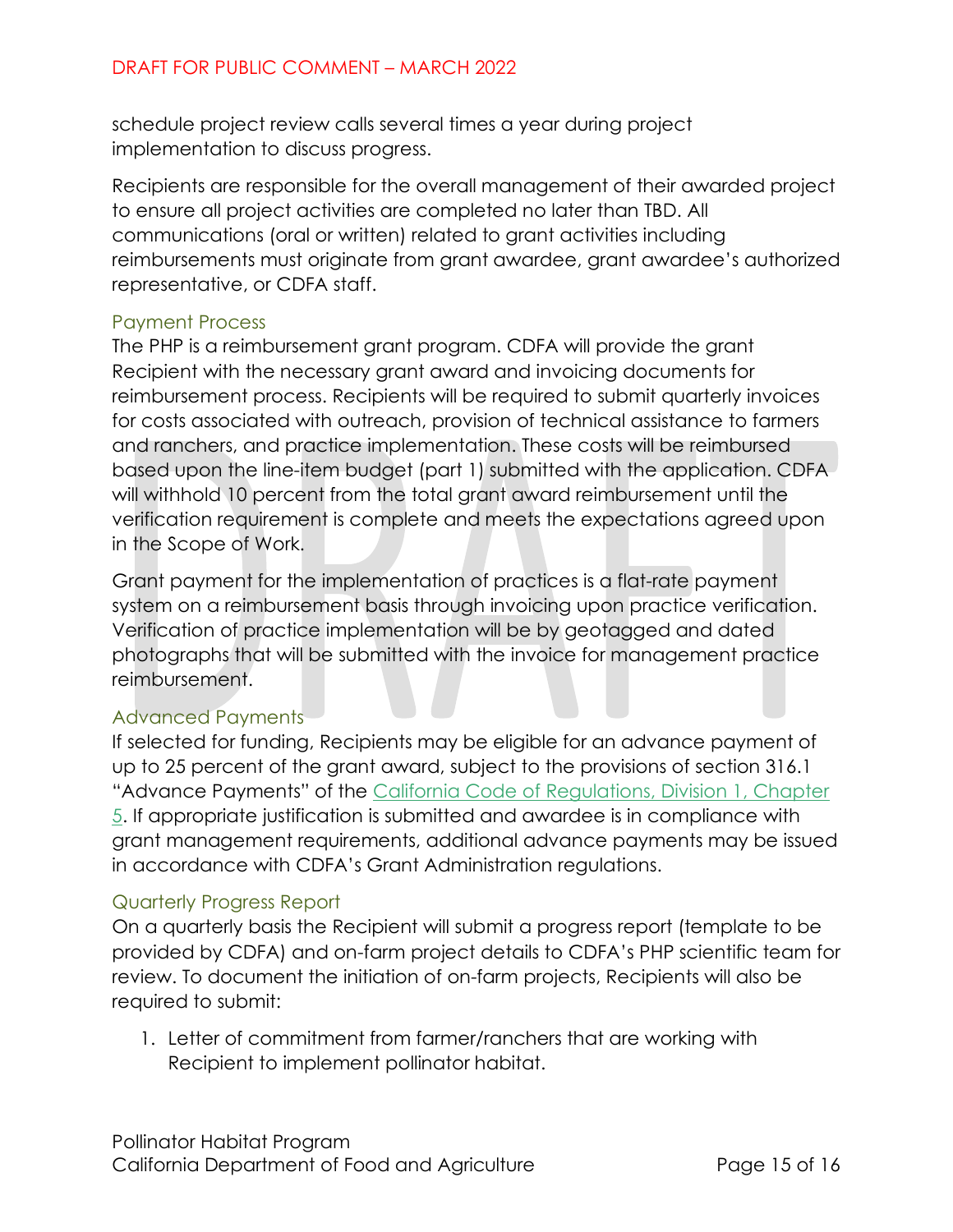- 2. On-Farm Project Summary Template will be provided that will include a project description, project location, practices selected for implementation, acreage of practices, target pollinator species, plant list, and implementation timeline.
- 3. Matching funds documentation (if any).

### <span id="page-15-0"></span>Final Report and Project Verification

At the close of the grant agreement the Recipient will submit a final report (template to be provided). The final report will gather metrics such as total acreage of practices implemented, number of farmer/rancher partners, number of SDFR partners. Additionally, Recipients will submit:

- Comet-Planner report for each on-farm project site. Only practices in Comet-Planner will be included in the Comet-Planner report.
- Documentation of integrated pest management training provided to partner farmers and ranchers.
- Outcome Monitoring Plan.

Following submission of final report, a CDFA Environmental Scientist, or a CDFAcontracted third party, will initiate an exit interview with the awardee and may visit project sites to inspect a sample of the on-farm projects. The verification component must be completed by TBD.

### <span id="page-15-1"></span>Critical Project Review

CDFA may conduct a Critical Project Review, which may involve an on-site visit, upon reasonable notice at any time during the project term. The purpose is to determine whether deliverables are being met and evaluate project progress to ensure installation is complete within the grant term. Recipients may be required to submit financial records and project documentation to ensure PHP funds are used in compliance with the Grant Agreement terms and conditions.

### <span id="page-15-2"></span>Post-Project Requirements

### <span id="page-15-3"></span>Project Outcome Monitoring and Reporting

Before the end of the grant term, Recipients will develop an Outcome Monitoring Plan that will identify metrics to be monitored and reported to CDFA for three years following the end of the end of the grant agreement. Execution of the monitoring plan in years 1-3 after the end of the grant term will be considered cost share.

Recipients are expected to maintain documentation related to the PHP funded project, including receipts, be responsive to requests for information about the project and to report outcomes for a period of three years after project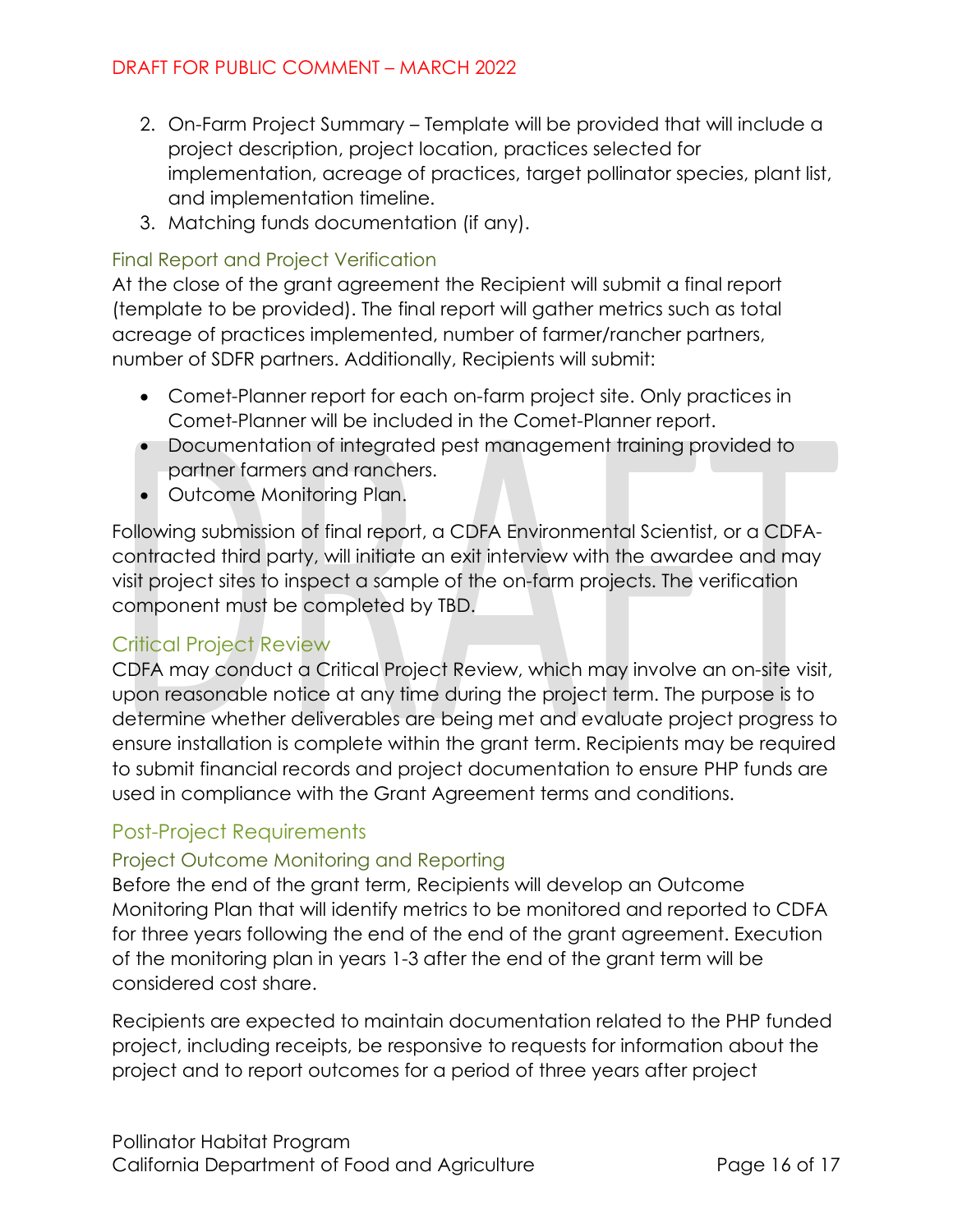completion. The purpose of this reporting is to evaluate the long-term success of PHP awarded projects.

Failure to work with CDFA or its designees to provide the necessary projectrelated documentation will be considered non-performance. In the event of non-performance, CDFA may take any action deemed necessary to recover all or any portion of the grant funding, including denying eligibility for future funding.

### <span id="page-16-0"></span>State Audit and Accounting Requirements

In addition to PHP program requirements, awarded projects may be subject to State Audit and Accounting Requirements listed below.

### <span id="page-16-1"></span>Audit Requirements

Projects are subject to audit by the State annually and for three (3) years following the final payment of grant funds. If the project is selected for audit, the Grant Recipient will be contacted in advance. The audit shall include all books, papers, accounts, documents, or other records of Recipient, as they relate to the project. All project expenditure documentation should be available for an audit, whether paid with grant funds or other funds.

The Grant Recipient must have project records, including source documents and evidence of payment, readily available and must provide an employee with knowledge of the project to assist the auditor. The Grant Recipient must provide a copy of any document, paper, record, etc., requested by the auditor.

### <span id="page-16-2"></span>Accounting Requirements

The Grant Recipient must maintain an accounting system that:

- Accurately reflects fiscal transactions, with the necessary controls and safeguards.
- Provides an accurate audit trail, including original source documents such as purchase orders, receipts, progress payments, invoices, employee paystubs and timecards, evidence of payment, etc.
- Provides accounting data so the total cost of each individual project can be readily determined.

### <span id="page-16-3"></span>Records Retention

Records must be retained for a period of three (3) years after final payment is made by the State. Grant Recipient must retain all project records at least one (1) year following an audit.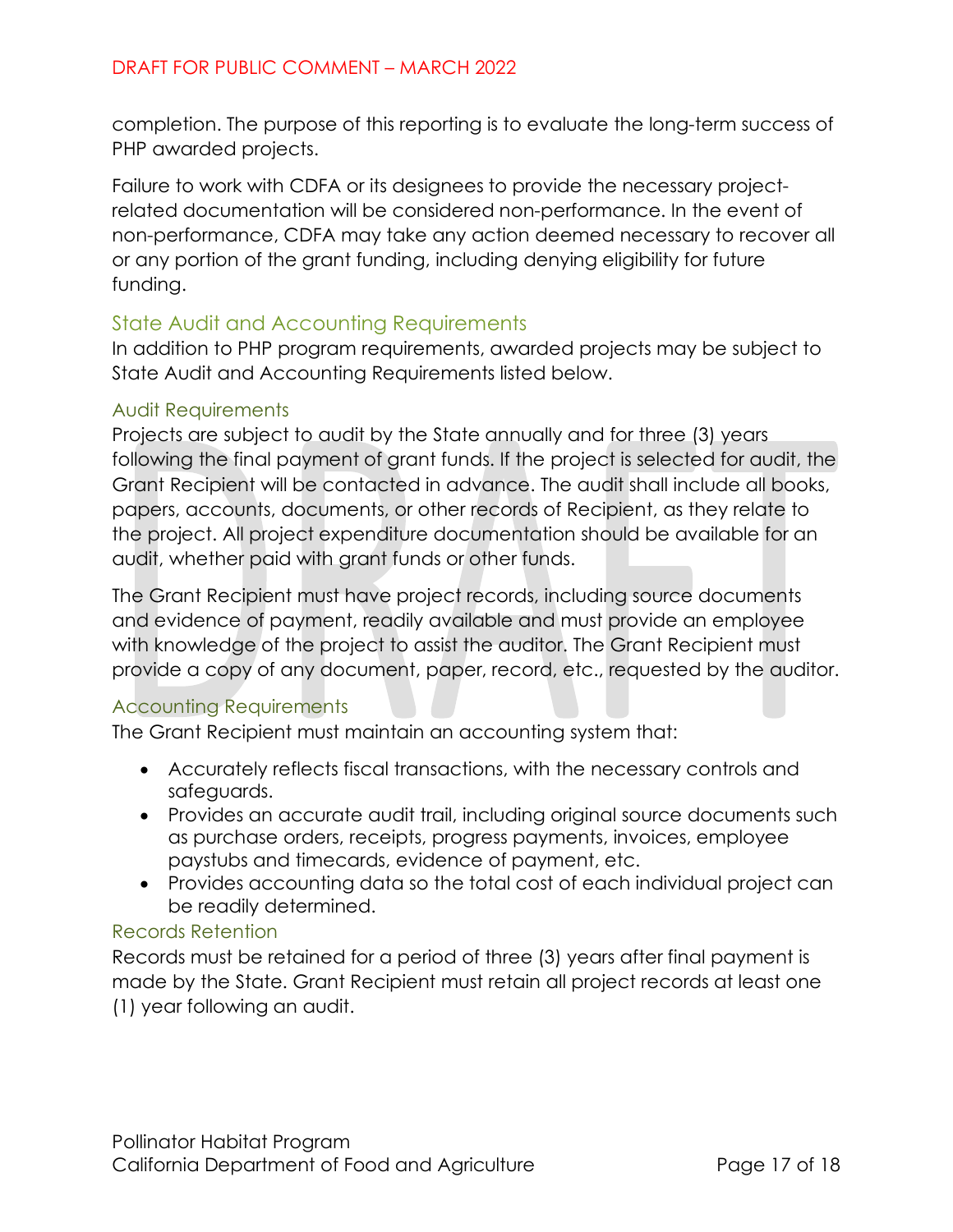### APPENDIX A: PHP Payment Rates, Implementation Guidelines and Requirements Under Development

<span id="page-17-0"></span>

| Appendix A: PHP Payment Rates, Implementation Guidelines and Requirements |                                                                                                                            |                                                                                          |                                                                     |                                                                                                                |                                                                                                                                          |                                                                                                                                        |                                                                                                                                          |  |  |
|---------------------------------------------------------------------------|----------------------------------------------------------------------------------------------------------------------------|------------------------------------------------------------------------------------------|---------------------------------------------------------------------|----------------------------------------------------------------------------------------------------------------|------------------------------------------------------------------------------------------------------------------------------------------|----------------------------------------------------------------------------------------------------------------------------------------|------------------------------------------------------------------------------------------------------------------------------------------|--|--|
| Agricultural<br>System                                                    | <b>PHP Practice</b>                                                                                                        | <b>Practice</b><br><b>Implementation</b>                                                 | Payment<br><b>Scenario</b>                                          | <b>Payment Rate</b><br>(S/Unit)                                                                                | <b>Required Document</b><br>or Information at Time<br>of Quarterly Reporting                                                             | <b>Implementation Guidelines</b>                                                                                                       | <b>Verification Requirements</b>                                                                                                         |  |  |
|                                                                           |                                                                                                                            | Convert Irrigated<br>or Non-Irrigated                                                    | Monarch<br>$species -$<br>mix species                               | \$1,281.36/AC                                                                                                  | (1) Plant species must<br>be mix of native grass                                                                                         | (1) At least 4% native milkweeds<br>(Asclepias spp.) and less than 50%                                                                 |                                                                                                                                          |  |  |
| Conservation<br>Cropland                                                  | <b>Cover (NRCS</b><br>CPS 327)                                                                                             | Cropland to<br>Permanent<br><b>Unfertilized Grass</b><br>Cover or Grass/<br>Legume cover | Monarch<br>$species -$<br>mix species<br>with<br>foregone<br>income | \$1,331.70/AC                                                                                                  | and forbs for<br>wildlife, pollinators, or<br>ecosystem restoration;<br>(2) Seeding rate &<br>planting method.                           | grasses; (2) Seeding rate at 21-40 pure<br>live seeds per sq-ft; (3) Plant protection<br>from animal damage and growth<br>maintenance. | (1) 3-5 Geotagged photographs<br>of fields showing established<br>plants $($ >60% plant cover $)$ ; $(2)$<br>Receipts of seeds purchased |  |  |
|                                                                           | Conservation                                                                                                               | Convert Irrigated<br>or Non-Irrigated                                                    | Pollinator<br>species                                               | \$1,251.92/AC                                                                                                  | (1) Perennial species<br>includes mix of native                                                                                          | (1) Mixed native species with less than                                                                                                | including species names; (3)<br>Good plant growth during the<br>project term.                                                            |  |  |
| Cropland                                                                  | Cropland to<br><b>Cover (NRCS</b><br>Permanent<br><b>Unfertilized Grass</b><br>CPS 327)<br>Cover or Grass/<br>Legume cover | Pollinator<br>species<br>with<br>foregone<br>income                                      | \$1,021.16/AC                                                       | grasses, legumes, and<br>forbs to provide habitat<br>for pollinators; (2)<br>Seeding rate & planting<br>method | 50% grasses; (2) Seeding rate at 21-40<br>pure live seeds per sq-ft; (3) Plant<br>protection from animal damage and<br>good maintenance. |                                                                                                                                        |                                                                                                                                          |  |  |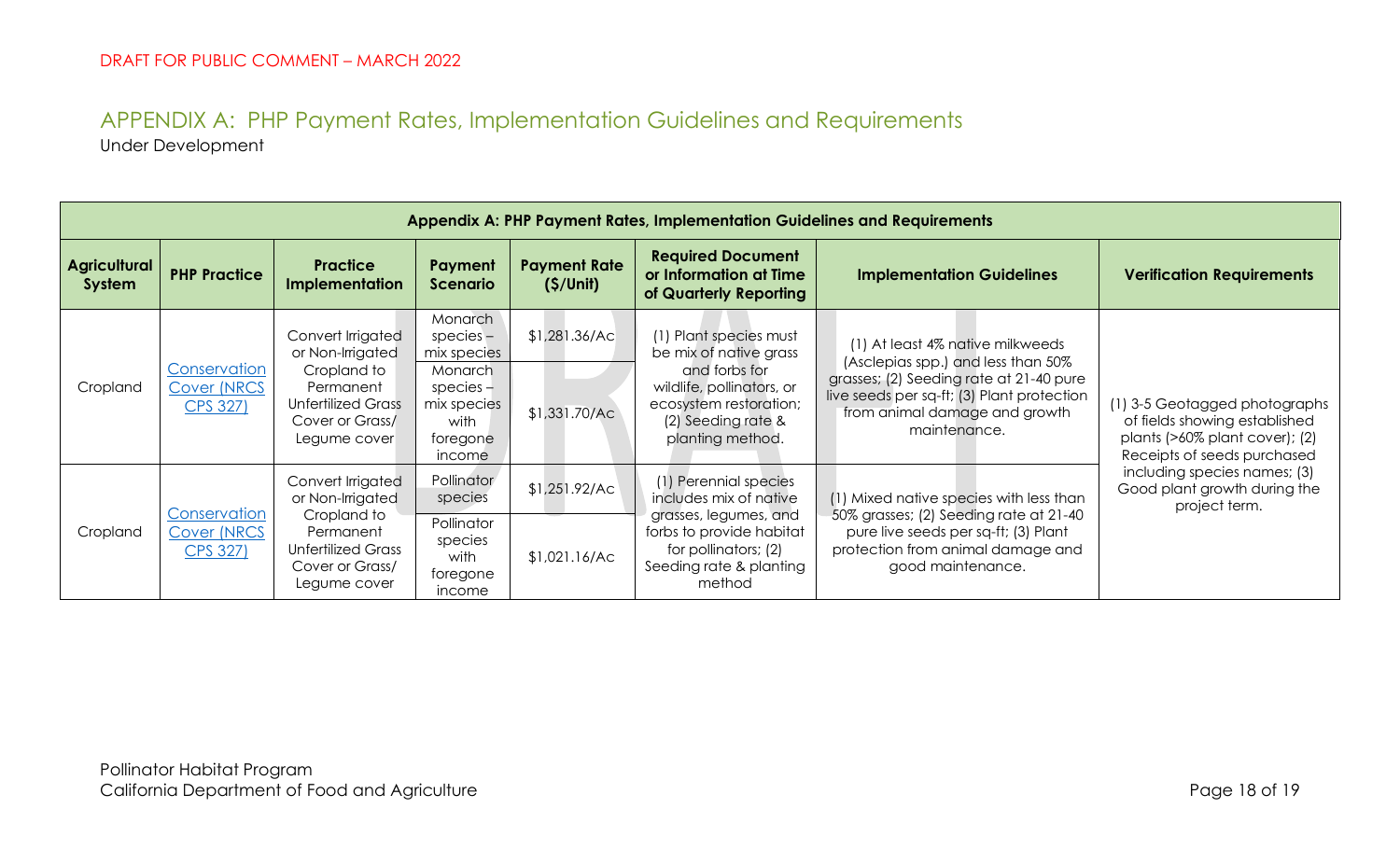| Appendix A: PHP Payment Rates, Implementation Guidelines and Requirements |                                                  |                                                                                                                                                        |                            |                                 |                                                                                                                                        |                                                                                                                                                                                                                                                                                          |                                                                                                                                                                                                                                                                                                          |  |  |  |
|---------------------------------------------------------------------------|--------------------------------------------------|--------------------------------------------------------------------------------------------------------------------------------------------------------|----------------------------|---------------------------------|----------------------------------------------------------------------------------------------------------------------------------------|------------------------------------------------------------------------------------------------------------------------------------------------------------------------------------------------------------------------------------------------------------------------------------------|----------------------------------------------------------------------------------------------------------------------------------------------------------------------------------------------------------------------------------------------------------------------------------------------------------|--|--|--|
| <b>Agricultural</b><br>System                                             | <b>PHP Practice</b>                              | <b>Practice</b><br><b>Implementation</b>                                                                                                               | Payment<br><b>Scenario</b> | <b>Payment Rate</b><br>(S/Unit) | <b>Required Document</b><br>or Information at Time<br>of Quarterly Reporting                                                           | <b>Implementation Guidelines</b>                                                                                                                                                                                                                                                         | <b>Verification Requirements</b>                                                                                                                                                                                                                                                                         |  |  |  |
| Cropland                                                                  | <b>Field Border</b><br><b>(NRCS CPS</b><br>386)  | Convert Strips of<br>Irrigated Cropland<br>to Permanent<br><b>Unfertilized Grass</b><br>Cover or<br>Permanent<br>Unfertilized<br>Grass/Legume<br>Cover | Pollinator<br>Species      | \$679.72/Ac                     | Diverse mix of native<br>perennial grasses,<br>legumes, and forbs that<br>are pollinator friendly;<br>seeding rate; planting<br>method | (1) Species flower throughout the<br>growing season with ≤50% grasses in the<br>mix; (2) Seeding rate at 21-40 pure live<br>seeds per sq-ft; (3) Maintain plant<br>growth in the project term.                                                                                           | (1) 3-5 Geotagged photographs<br>of fields showing established field<br>border (>60% plant coverage);<br>(2) Receipts of seeds purchased;<br>(3) Plant species name and<br>seeding rate; (4) Good plant<br>growth during the project term.                                                               |  |  |  |
| Cropland                                                                  | Hedgerow<br>Planting<br><b>(NRCS CPS</b><br>422) | Replace a Strip of<br>Cropland with 1<br>Row of Pollinator<br>Friendly Woody<br>Plants                                                                 | Single Row                 | \$10.86/Ft                      | Length to plant, Plant<br>species and number of<br>each species                                                                        | (1) Pollinator-friendly trees, shrubs, and<br>perennial wildflowers; (2) Plant density<br>at ≥200 live plants/acre; (3) Average<br>height at ≥3 feet and extend 15 feet<br>wide at maturity; (4) Plant protection &<br>irrigation. Follow additional criteria for<br>pollinator habitat. | (1) 3-5 Geotagged photographs<br>of fields showing established<br>hedgerow plants. Photos are<br>taken at both ends & middle of<br>the hedgerow line. (2) Receipts<br>of plants purchased; (3) Plant<br>species name and number of live<br>plants; (4) Maintain plant growth<br>during the project term. |  |  |  |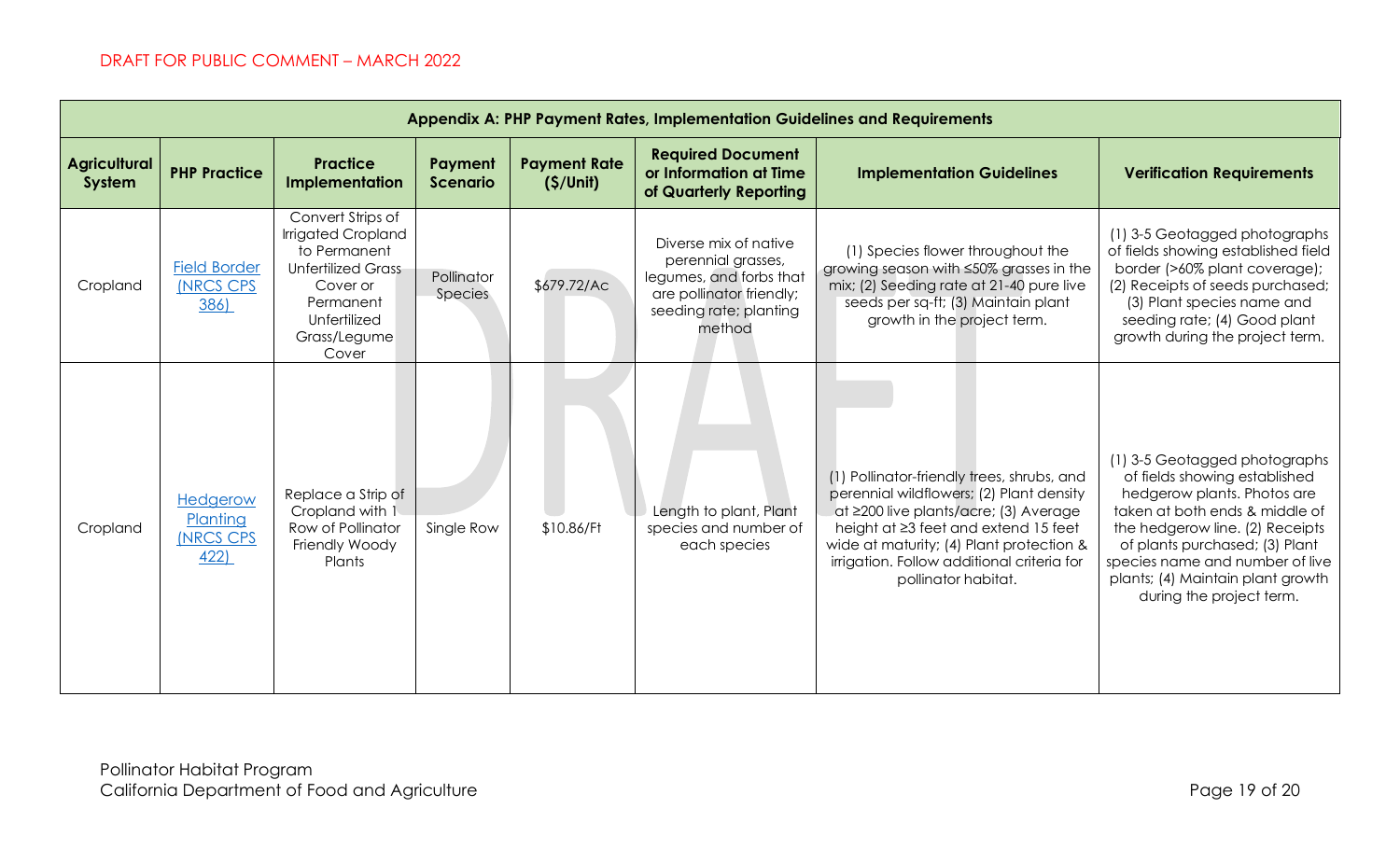| Appendix A: PHP Payment Rates, Implementation Guidelines and Requirements |                                                                 |                                                                                                                                                     |                                                                                                                                                                                            |                                                  |                                                                                           |                                                                                                                                                                                                                                                                                                                                                                                                                               |                                                                                                                                                                                                                                                                                                                                                                                                                 |  |  |  |
|---------------------------------------------------------------------------|-----------------------------------------------------------------|-----------------------------------------------------------------------------------------------------------------------------------------------------|--------------------------------------------------------------------------------------------------------------------------------------------------------------------------------------------|--------------------------------------------------|-------------------------------------------------------------------------------------------|-------------------------------------------------------------------------------------------------------------------------------------------------------------------------------------------------------------------------------------------------------------------------------------------------------------------------------------------------------------------------------------------------------------------------------|-----------------------------------------------------------------------------------------------------------------------------------------------------------------------------------------------------------------------------------------------------------------------------------------------------------------------------------------------------------------------------------------------------------------|--|--|--|
| <b>Agricultural</b><br>System                                             | <b>PHP Practice</b>                                             | <b>Practice</b><br>Implementation                                                                                                                   | Payment<br><b>Scenario</b>                                                                                                                                                                 | <b>Payment Rate</b><br>(S/Unit)                  | <b>Required Document</b><br>or Information at Time<br>of Quarterly Reporting              | <b>Implementation Guidelines</b>                                                                                                                                                                                                                                                                                                                                                                                              | <b>Verification Requirements</b>                                                                                                                                                                                                                                                                                                                                                                                |  |  |  |
| Cropland                                                                  | Riparian<br>Herbaceous<br><b>Cover (NRCS</b><br><b>CPS 390)</b> | Convert Irrigated<br>or Non-Irrigated<br>Cropland to<br>Permanent<br><b>Unfertilized Grass</b><br>or Grass/legume<br>Cover Near<br>Aquatic Habitats | <b>Broadcast</b><br>Pollinator<br>Friendly<br>Seeding<br><b>Broadcast</b><br>Pollinator<br>Friendly<br>Seeding<br>with<br>Foregone<br>Income<br>Pollinator<br>Friendly<br>Plug<br>Planting | \$1,308.90/Ac<br>\$2,605.92/Ac<br>\$30,949.46/Ac | Area of practice<br>implementation must be<br>upgradient from and<br>adjacent to a stream | (1) Native perennial grasses, legumes<br>and forbs with ≤50% grasses; (2) Plug<br>planting, and broadcast planting<br>and/or no-till drill seeded at rate of 41-<br>60 pure live seeds/sq ft; (3) Plant<br>maintenance in the project term.<br>Follow criteria for pollinator habitat.<br>(1) Native aquatic plants plug-planted;<br>(2) Plant maintenance in the project<br>term. Follow criteria for pollinator<br>habitat. | (1) 3-5 Geotagged photographs<br>of fields showing established<br>riparian herbaceous cover (>60%<br>plant coverage); (2) Receipts for<br>materials purchased; (3) Planting<br>method and seeding rate; (4)<br>Maintenance of established<br>riparian zone - an adapted,<br>diverse vegetative plant<br>community that is under close<br>management to ensure long<br>term survival & ecological<br>succession. |  |  |  |
| Cropland                                                                  | Riparian<br>Herbaceous<br><b>Cover (NRCS</b><br><b>CPS 390)</b> | Convert Irrigated<br>or Non-Irrigated<br>Cropland to<br>Permanent<br><b>Unfertilized Grass</b><br>or Grass/legume<br>Cover Near<br>Aquatic Habitats | Pollinator<br>Cover                                                                                                                                                                        | \$2,388.36/Ac                                    | Area of practice<br>implementation must be<br>upgradient from and<br>adjacent to a stream | (1) Native perennial grasses, legumes,<br>and forbs with $\leq 50\%$ grasses; (2) 2-12<br>species that bloom sequentially and<br>ensure at least 2 species in bloom at<br>any given time during the growing<br>season; (3) Broadcast and/or no-till drill<br>seeded at rate of 41-60 pure live<br>seeds/sq ft; (4) Plant maintenance in<br>the project term.                                                                  | (1) 3-5 Geotagged photographs<br>of fields showing established<br>riparian herbaceous cover (>60%<br>plant coverage); (2) Receipts for<br>materials purchased; (3) Planting<br>method and seeding rate; (4)<br>Maintenance of established<br>riparian zone - an adapted,<br>diverse vegetative plant<br>community that is under close<br>management to ensure long<br>term survival & ecological<br>succession. |  |  |  |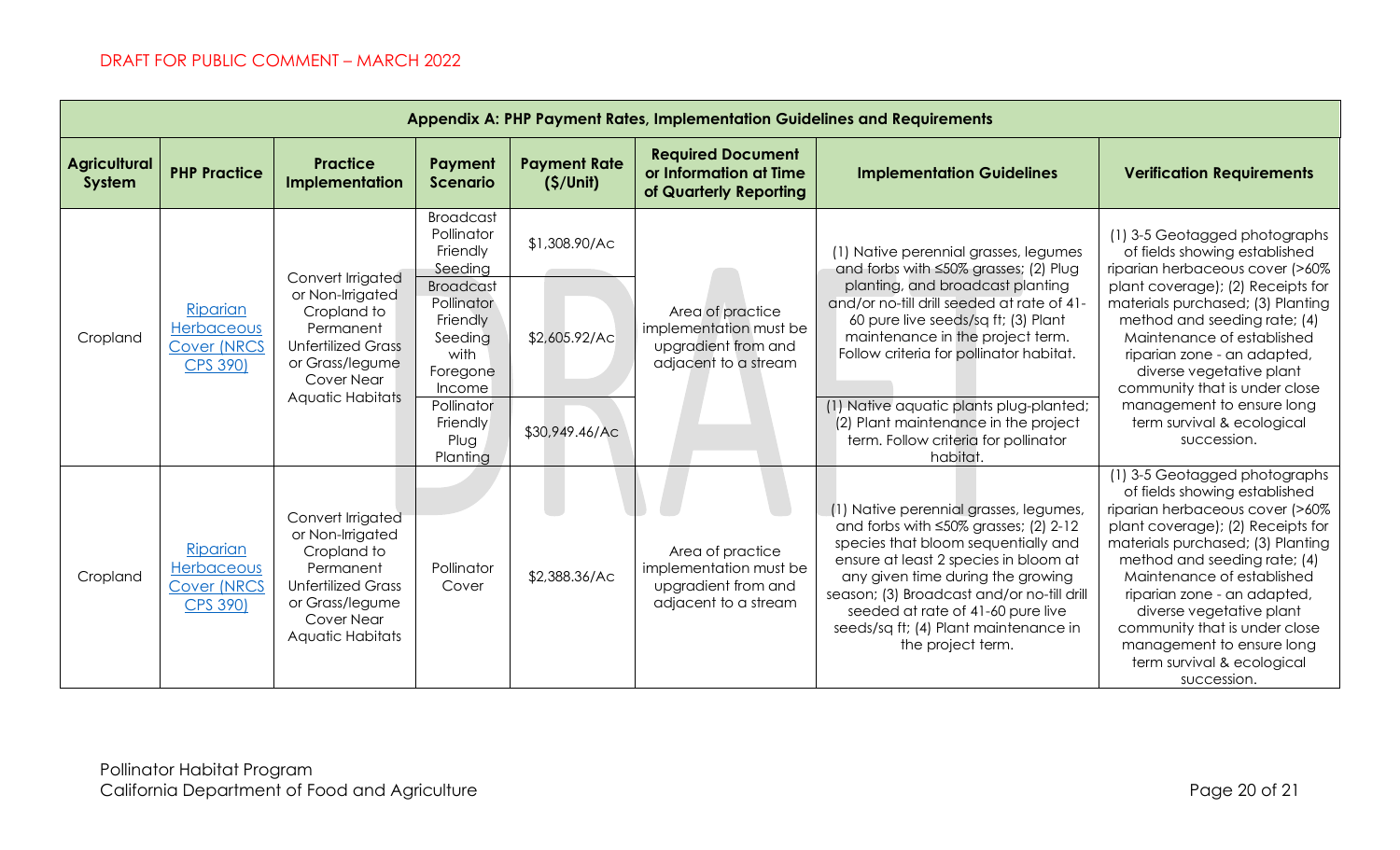| Appendix A: PHP Payment Rates, Implementation Guidelines and Requirements |                                                                           |                                                                        |                                                     |                                 |                                                                              |                                                                                                                                                                                                                                                                                                                                                                                               |                                                                                                                                                                                                             |  |
|---------------------------------------------------------------------------|---------------------------------------------------------------------------|------------------------------------------------------------------------|-----------------------------------------------------|---------------------------------|------------------------------------------------------------------------------|-----------------------------------------------------------------------------------------------------------------------------------------------------------------------------------------------------------------------------------------------------------------------------------------------------------------------------------------------------------------------------------------------|-------------------------------------------------------------------------------------------------------------------------------------------------------------------------------------------------------------|--|
| <b>Agricultural</b><br>System                                             | <b>PHP Practice</b>                                                       | <b>Practice</b><br>Implementation                                      | Payment<br><b>Scenario</b>                          | <b>Payment Rate</b><br>(S/Unit) | <b>Required Document</b><br>or Information at Time<br>of Quarterly Reporting | <b>Implementation Guidelines</b>                                                                                                                                                                                                                                                                                                                                                              | <b>Verification Requirements</b>                                                                                                                                                                            |  |
|                                                                           |                                                                           |                                                                        | <b>Diverse</b><br>native<br>wildflowers             | \$1,900.52/AC                   |                                                                              | (1) Diverse mix of native perennial<br>grasses, legumes, and forbs, <50%<br>grasses, may include biennials and a<br>small percentage of annual species for<br>establishment purposes; (2) Seeding<br>rate at 21-40 pure live seeds per sq-ft;<br>(3) Plant protection from animal<br>damage and good maintenance.<br>(1) Diverse mix of native perennial<br>grasses, legumes, and forbs, <50% | 1) 3-5 Geotagged photographs<br>of fields showing planted                                                                                                                                                   |  |
| Cropland                                                                  | <b>Wildlife</b><br><b>Habitat</b><br>Planting<br><b>INRCS CPS</b><br>420) | Conversion of<br>Uncultivated land<br>to Permanent<br>Wildlife Habitat | Monarch<br>Habitat -<br>plug<br>planted<br>milkweed | \$7,328.10/Ac                   | Plant species and<br>number of each species                                  | grasses, may include biennials and a<br>small percentage of annual species for<br>establishment purposes; (2) Seeding<br>rate at 21-40 pure live seeds per sq-ft;<br>(3) Plant protection from animal<br>damage and good maintenance.                                                                                                                                                         | trees/shrubs, (2) Receipts of<br>seedlings purchased, species<br>and number of live plants; (3)<br>Tree protection, and irrigation as<br>needed; (4) Tree growth<br>maintenance during the project<br>term. |  |
|                                                                           |                                                                           |                                                                        | Monarch<br>Habitat -<br>seeded                      | \$1,972.72/Ac                   |                                                                              | (1) Diverse mix of native perennial<br>grasses, legumes, and forbs, <50%<br>grasses, may include biennials and a<br>small percentage of annual species for<br>establishment purposes; (2) Seeding<br>rate at 21-40 pure live seeds per sq-ft;<br>(3) Plant protection from animal<br>damage and good maintenance.                                                                             |                                                                                                                                                                                                             |  |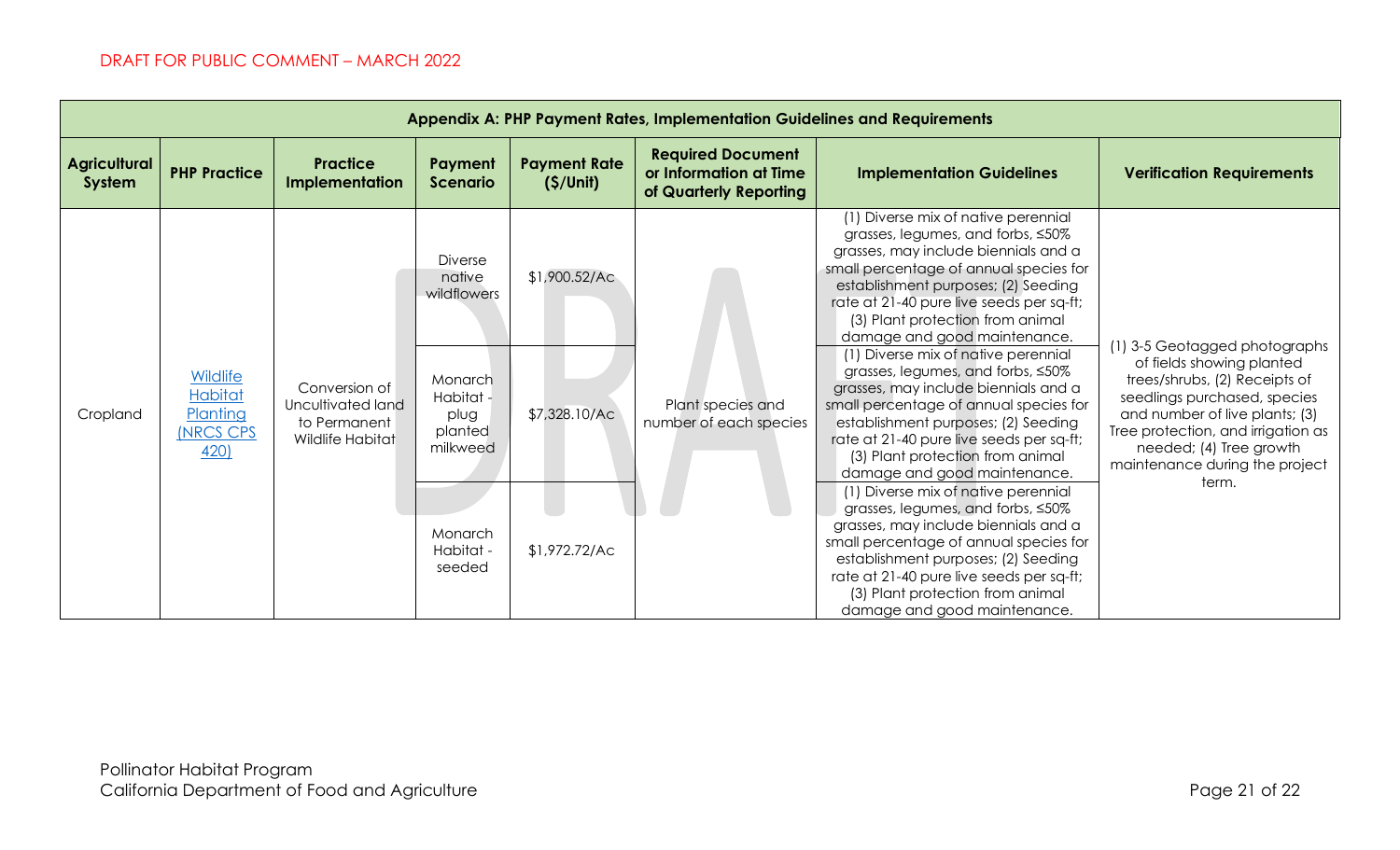| Appendix A: PHP Payment Rates, Implementation Guidelines and Requirements |                                                                    |                                                                                                    |                                                                                                            |                                 |                                                                                                                                          |                                                                                                                                                                                                                                                                                                                                                                                                                                                                                                                                                                       |                                                                                                                                                                                                                                                                           |  |  |  |
|---------------------------------------------------------------------------|--------------------------------------------------------------------|----------------------------------------------------------------------------------------------------|------------------------------------------------------------------------------------------------------------|---------------------------------|------------------------------------------------------------------------------------------------------------------------------------------|-----------------------------------------------------------------------------------------------------------------------------------------------------------------------------------------------------------------------------------------------------------------------------------------------------------------------------------------------------------------------------------------------------------------------------------------------------------------------------------------------------------------------------------------------------------------------|---------------------------------------------------------------------------------------------------------------------------------------------------------------------------------------------------------------------------------------------------------------------------|--|--|--|
| <b>Agricultural</b><br>System                                             | <b>PHP Practice</b>                                                | <b>Practice</b><br>Implementation                                                                  | Payment<br><b>Scenario</b>                                                                                 | <b>Payment Rate</b><br>(S/Unit) | <b>Required Document</b><br>or Information at Time<br>of Quarterly Reporting                                                             | <b>Implementation Guidelines</b>                                                                                                                                                                                                                                                                                                                                                                                                                                                                                                                                      | <b>Verification Requirements</b>                                                                                                                                                                                                                                          |  |  |  |
| Cropland                                                                  | Wildlife<br><b>Habitat</b><br>Planting<br><b>INRCS CPS</b><br>420) | Conversion of<br>Uncultivated land<br>to Permanent<br>Wildlife Habitat                             | Small<br>acreage<br>diverse<br>shrubs and<br>wildflowers<br>Small<br>acreage<br>diverse<br>shrubs<br>caged | \$13,622.12/AC<br>\$45.88/No    | Plant species and<br>number of each species                                                                                              | (1) Diverse mix of native perennial<br>grasses, legumes, and forbs, <50%<br>grasses, may include biennials and a<br>small percentage of annual species for<br>establishment purposes; (2) Seeding<br>rate at 21-40 pure live seeds per sq-ft;<br>(3) Plant protection from animal<br>damage and good maintenance. (4)<br>Potted shrub seedling, 1 quart to 1<br>gallon; (5) 5-inch x 30-inch tree tube for<br>protection from animal damage<br>(1) Potted shrub seedling, 1 quart to 1<br>gallon; (2) 5-inch x 30-inch tree tube for<br>protection from animal damage | (1) 3-5 Geotagged photographs<br>of fields showing planted<br>trees/shrubs, (2) Receipts of<br>seedlings purchased, species<br>and number of live plants; (3)<br>Tree protection, and irrigation as<br>needed; (4) Tree growth<br>maintenance during the project<br>term. |  |  |  |
|                                                                           |                                                                    | Convert Idle Land<br>near                                                                          | Monarch<br>$species -$<br>mix species                                                                      | \$1,281.36/AC                   | (1) Plant species must                                                                                                                   | (1) At least 4% native milkweeds                                                                                                                                                                                                                                                                                                                                                                                                                                                                                                                                      | (1) 3-5 Geotagged photographs                                                                                                                                                                                                                                             |  |  |  |
| Orchard or<br>Vineyard                                                    | Conservation<br><b>Cover (NRCS</b><br>CPS 327)                     | Orchard/Vineyard<br>to Permanent<br><b>Unfertilized Grass</b><br>Cover or<br>Grass/Legume<br>cover | <b>Monarch</b><br>$species -$<br>mix species<br>with<br>foregone<br>income                                 | \$1,331.70/Ac                   | be mix of native grass,<br>and forbs for<br>wildlife, pollinators or<br>ecosystem restoration;<br>(2) seeding rate &<br>planting method. | (Asclepias spp.) and less than 50%<br>grasses; (2) Seeding rate at 21-40 pure<br>live seeds per sq-ft; (3) Plant protection<br>from animal damage and growth<br>maintenance.                                                                                                                                                                                                                                                                                                                                                                                          | of fields showing established<br>plants (>60% plant cover); (2)<br>Receipts of seeds purchased<br>including species names; (3)<br>Good plant growth during the<br>project term.                                                                                           |  |  |  |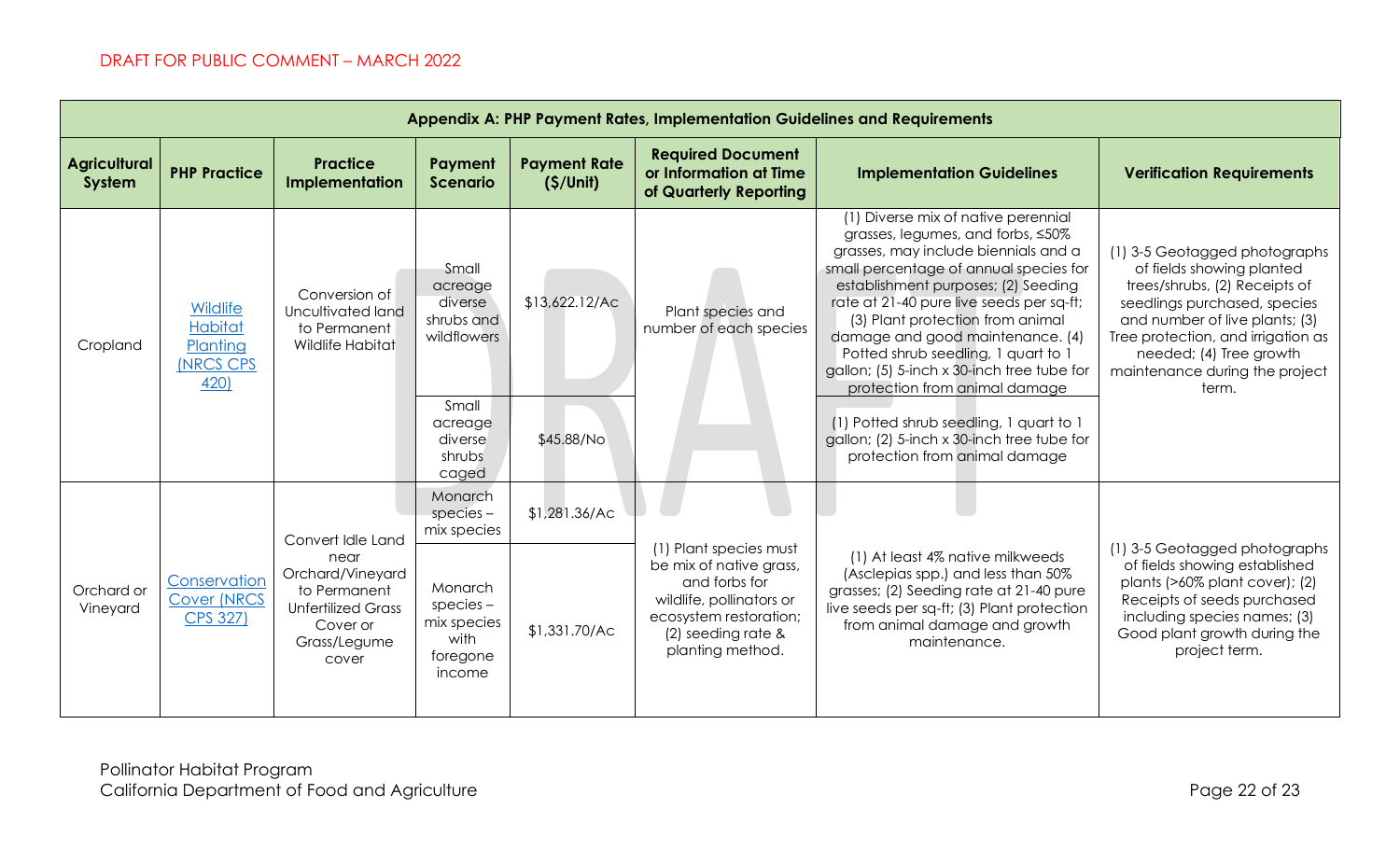| Appendix A: PHP Payment Rates, Implementation Guidelines and Requirements |                                                                    |                                                                                           |                                                     |                                                     |                                                                              |                                                                                                                                                                                                                                                                                                                   |                                                                                                                                                                                                                                           |                                                                                                              |  |  |
|---------------------------------------------------------------------------|--------------------------------------------------------------------|-------------------------------------------------------------------------------------------|-----------------------------------------------------|-----------------------------------------------------|------------------------------------------------------------------------------|-------------------------------------------------------------------------------------------------------------------------------------------------------------------------------------------------------------------------------------------------------------------------------------------------------------------|-------------------------------------------------------------------------------------------------------------------------------------------------------------------------------------------------------------------------------------------|--------------------------------------------------------------------------------------------------------------|--|--|
| <b>Agricultural</b><br>System                                             | <b>PHP Practice</b>                                                | <b>Practice</b><br>Implementation                                                         | Payment<br><b>Scenario</b>                          | <b>Payment Rate</b><br>(S/Unit)                     | <b>Required Document</b><br>or Information at Time<br>of Quarterly Reporting | <b>Implementation Guidelines</b>                                                                                                                                                                                                                                                                                  | <b>Verification Requirements</b>                                                                                                                                                                                                          |                                                                                                              |  |  |
|                                                                           | Conservation                                                       | Convert Idle Land<br>near<br>Orchard/Vineyard                                             | Pollinator<br>species                               | \$1,251.92/AC                                       | (1) Perennial species<br>includes mix of native                              | (1) Mixed species with less than 50%<br>grasses; (2) Seeding rate at 21-40 pure                                                                                                                                                                                                                                   | (1) 3-5 Geotagged photographs<br>of fields showing established<br>plants (>60% plant cover); (2)                                                                                                                                          |                                                                                                              |  |  |
| Orchard or<br>Vineyard                                                    | <b>Cover (NRCS</b><br><b>CPS 327)</b>                              | to Permanent<br><b>Unfertilized Grass</b><br>Cover or<br>Grass/Legume                     | cover                                               | Pollinator<br>species<br>with<br>foregone<br>income | \$1,021.16/AC                                                                | grasses, legumes, and<br>forbs to provide habitat<br>for pollinators; (2)<br>seeding rate & planting<br>method                                                                                                                                                                                                    | live seeds per sq-ft; (2) Plant protection<br>from animal damage and good<br>maintenance.                                                                                                                                                 | Receipts of seeds purchased<br>including species names; (3)<br>Good plant growth during the<br>project term. |  |  |
| Orchard or<br>Vineyard                                                    | <b>Hedgerow</b><br>Planting<br><b>INRCS CPS</b><br>422             | Plant 1 Row of<br>Pollinator Friendly<br>Woody Plants on<br>Border of<br>Orchard/Vineyard | Single Row                                          | \$10.86/Ft                                          | Length to plant, Plant<br>species and number of<br>each species              | (1) Pollinator-friendly trees, shrubs and<br>perennial wildflowers; (2) Plant density<br>at ≥200 live plants/acre; (3) Average<br>height at ≥3 feet and extend 15 feet<br>wide at maturity; (4) Plant protection &<br>irrigation. Follow additional criteria for<br>pollinator habitat.                           | (1) 3-5 Geotagged photographs<br>of fields at both ends and middle<br>of the plant row (2) Receipts of<br>plants purchased; (3) Plant<br>species name and number of live<br>plants; (4) Maintain plant growth<br>during the project term. |                                                                                                              |  |  |
| Orchard or<br>Vineyard                                                    | Wildlife<br><b>Habitat</b><br>Planting<br><b>INRCS CPS</b><br>420) | Conversion of<br>Uncultivated land<br>to Permanent<br>Wildlife Habitat                    | <b>Diverse</b><br>native<br>wildflowers             | \$1,900.52/Ac                                       | Plant species and                                                            | (1) Diverse mix of native perennial<br>grasses, legumes, and forbs, ≤50%<br>grasses, may include biennials and a<br>small percentage of annual species for<br>establishment purposes; (2) Seeding<br>rate at 21-40 pure live seeds per sq-ft;<br>(3) Plant protection from animal<br>damage and good maintenance. | (1) 3-5 Geotagged photographs<br>of fields showing planted<br>trees/shrubs, (2) Receipts of<br>seedlings purchased, species<br>and number of live plants; (3)                                                                             |                                                                                                              |  |  |
|                                                                           |                                                                    |                                                                                           | Monarch<br>Habitat -<br>plug<br>planted<br>milkweed | \$7,328.10/Ac                                       | number of each species                                                       | (1) Diverse mix of native perennial<br>grasses, legumes, and forbs, ≤50%<br>grasses, may include biennials and a<br>small percentage of annual species for<br>establishment purposes; (2) Seeding<br>rate at 21-40 pure live seeds per sq-ft;<br>(3) Plant protection from animal<br>damage and good maintenance. | Tree protection, and irrigation as<br>needed; (4) Tree growth<br>maintenance during the project<br>term.                                                                                                                                  |                                                                                                              |  |  |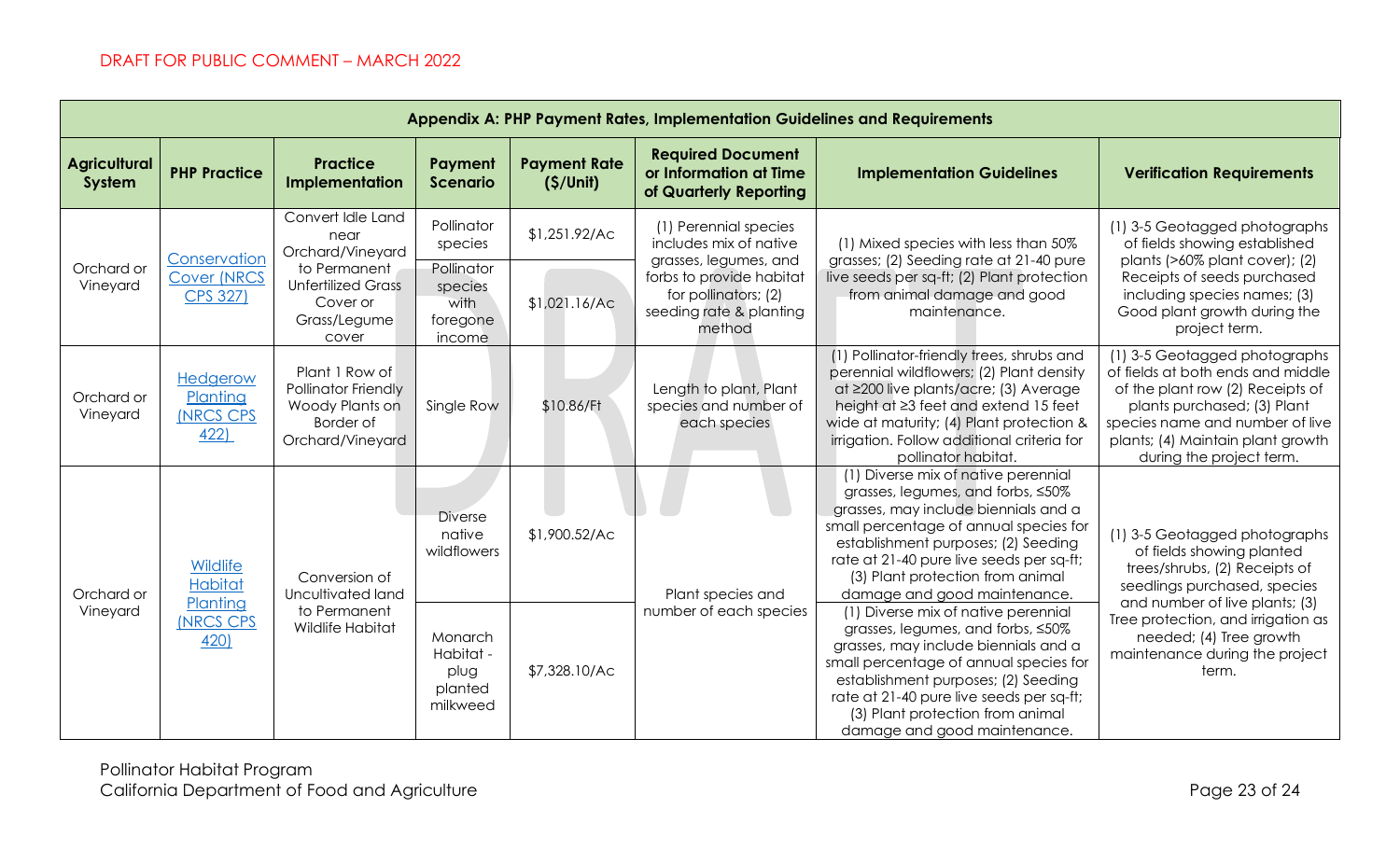| Appendix A: PHP Payment Rates, Implementation Guidelines and Requirements |                                                                           |                                                                        |                                                                                                                                              |                                               |                                                                              |                                                                                                                                                                                                                                                                                                                                                                                                                                                                                                                                                                                                                                                                                                                                                                                                                                                                                            |                                                                                                                                                                                                                                                                          |  |  |  |  |
|---------------------------------------------------------------------------|---------------------------------------------------------------------------|------------------------------------------------------------------------|----------------------------------------------------------------------------------------------------------------------------------------------|-----------------------------------------------|------------------------------------------------------------------------------|--------------------------------------------------------------------------------------------------------------------------------------------------------------------------------------------------------------------------------------------------------------------------------------------------------------------------------------------------------------------------------------------------------------------------------------------------------------------------------------------------------------------------------------------------------------------------------------------------------------------------------------------------------------------------------------------------------------------------------------------------------------------------------------------------------------------------------------------------------------------------------------------|--------------------------------------------------------------------------------------------------------------------------------------------------------------------------------------------------------------------------------------------------------------------------|--|--|--|--|
| <b>Agricultural</b><br>System                                             | <b>PHP Practice</b>                                                       | <b>Practice</b><br>Implementation                                      | Payment<br><b>Scenario</b>                                                                                                                   | <b>Payment Rate</b><br>(S/Unit)               | <b>Required Document</b><br>or Information at Time<br>of Quarterly Reporting | <b>Implementation Guidelines</b>                                                                                                                                                                                                                                                                                                                                                                                                                                                                                                                                                                                                                                                                                                                                                                                                                                                           | <b>Verification Requirements</b>                                                                                                                                                                                                                                         |  |  |  |  |
| Orchard or<br>Vineyard                                                    | <b>Wildlife</b><br><b>Habitat</b><br>Planting<br><b>INRCS CPS</b><br>420) | Conversion of<br>Uncultivated land<br>to Permanent<br>Wildlife Habitat | Monarch<br>Habitat -<br>seeded<br>Small<br>acreage<br>diverse<br>shrubs and<br>wildflowers<br>Small<br>acreage<br>diverse<br>shrubs<br>caged | \$1,972.72/Ac<br>\$13,622.12/AC<br>\$45.88/No | Plant species and<br>number of each species                                  | (1) Diverse mix of native perennial<br>grasses, legumes, and forbs, <50%<br>grasses, may include biennials and a<br>small percentage of annual species for<br>establishment purposes; (2) Seeding<br>rate at 21-40 pure live seeds per sq-ft;<br>(3) Plant protection from animal<br>damage and good maintenance.<br>(1) Diverse mix of native perennial<br>grasses, legumes, and forbs, <50%<br>grasses, may include biennials and a<br>small percentage of annual species for<br>establishment purposes; (2) Seeding<br>rate at 21-40 pure live seeds per sq-ft;<br>(3) Plant protection from animal<br>damage and good maintenance. (4)<br>Potted shrub seedling, 1 quart to 1<br>gallon; (5) 5-inch x 30-inch tree tube for<br>protection from animal damage<br>(1) Potted shrub seedling, 1 quart to 1<br>gallon; (2) 5-inch x 30-inch tree tube for<br>protection from animal damage | 1) 3-5 Geotagged photographs<br>of fields showing planted<br>trees/shrubs, (2) Receipts of<br>seedlings purchased, species<br>and number of live plants; (3)<br>Tree protection, and irrigation as<br>needed; (4) Tree growth<br>maintenance during the project<br>term. |  |  |  |  |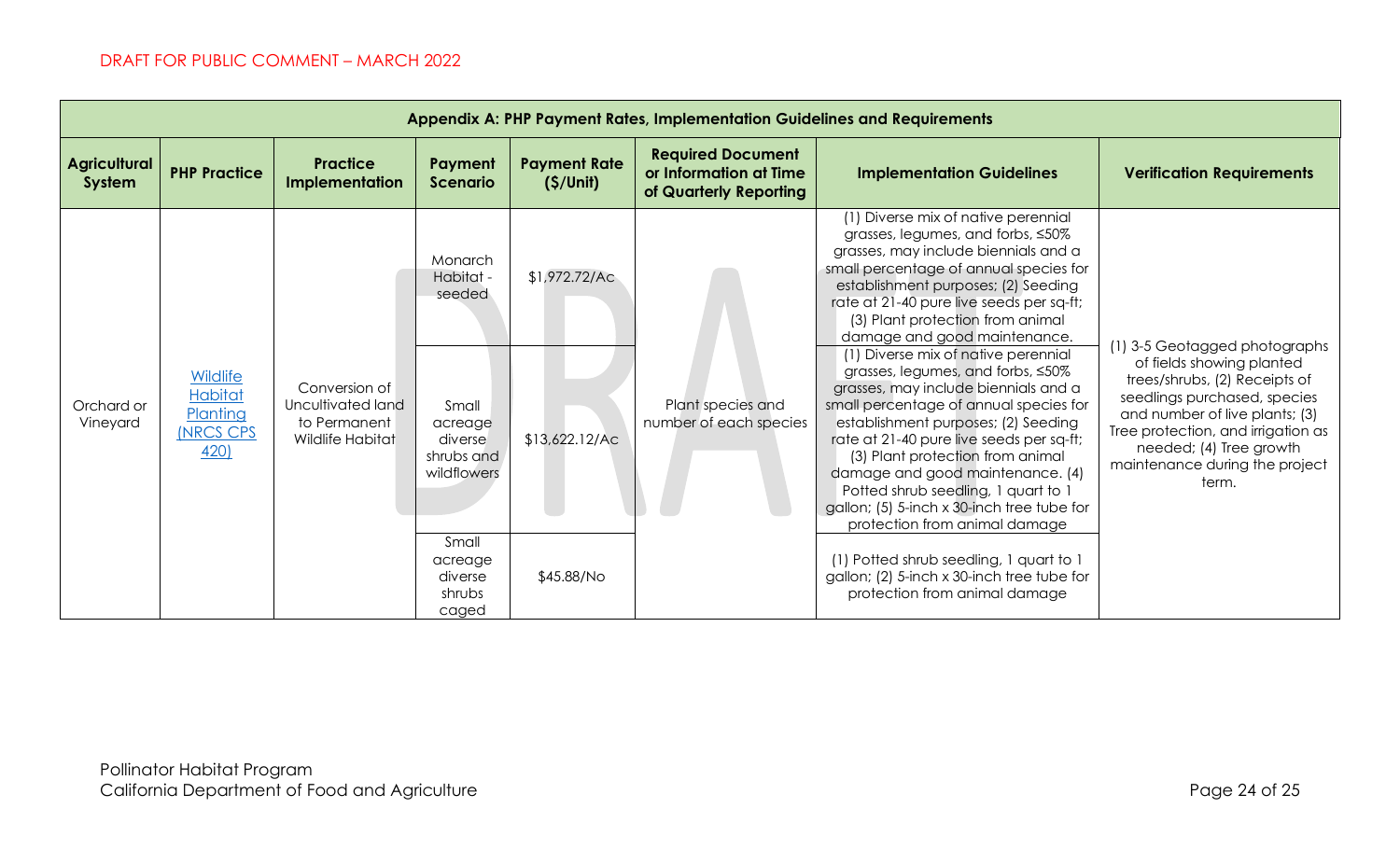| Appendix A: PHP Payment Rates, Implementation Guidelines and Requirements |                                                  |                                                                                         |                                                                      |                                 |                                                                              |                                                                                                                                                                                                                                                                                                     |                                                                                                                                                                                                                                                                                  |  |  |  |  |
|---------------------------------------------------------------------------|--------------------------------------------------|-----------------------------------------------------------------------------------------|----------------------------------------------------------------------|---------------------------------|------------------------------------------------------------------------------|-----------------------------------------------------------------------------------------------------------------------------------------------------------------------------------------------------------------------------------------------------------------------------------------------------|----------------------------------------------------------------------------------------------------------------------------------------------------------------------------------------------------------------------------------------------------------------------------------|--|--|--|--|
| <b>Agricultural</b><br>System                                             | <b>PHP Practice</b>                              | <b>Practice</b><br>Implementation                                                       | Payment<br><b>Scenario</b>                                           | <b>Payment Rate</b><br>(S/Unit) | <b>Required Document</b><br>or Information at Time<br>of Quarterly Reporting | <b>Implementation Guidelines</b>                                                                                                                                                                                                                                                                    | <b>Verification Requirements</b>                                                                                                                                                                                                                                                 |  |  |  |  |
| Grazing<br>Land                                                           | Hedgerow<br>Planting<br><b>(NRCS CPS</b><br>422) | Replace a Strip of<br>Grassland with 1<br>Row of Pollinator<br>Friendly Woody<br>Plants | Single Row                                                           | \$10.86/Ft                      | Length to plant, Plant<br>species and number of<br>each species              | (1) Pollinator-friendly trees, shrubs and<br>perennial wildflowers; (2) Plant density<br>at ≥200 live plants/acre; (3) Average<br>height at ≥3 feet and extend 15 feet<br>wide at maturity; (4) Plant protection &<br>irrigation. Follow additional criteria for<br>pollinator habitat.             | (1) 3-5 Geotagged photographs<br>taken at both ends and middle<br>of the hedgerow line. (2)<br>Receipts of plants purchased;<br>(3) Plant species name and<br>number of live plants; (4)<br>Maintain plant growth in the<br>project term.                                        |  |  |  |  |
| Grazing<br>Land                                                           | Silvopasture<br><b>INRCS CPS</b><br>381)         | Pollinator Friendly<br>Tree/Shrub<br>Planting on<br><b>Grazed Grasslands</b>            | Establish<br>pollinator<br>friendly<br>trees,<br>existing<br>grasses | \$321.18/Ac                     | Plant species and<br>number                                                  | (1) Seedling size: containerized conifer<br>at 4-6 cubic inches; or bare root conifer<br>at one year old; (2) Plant density at ≥20<br>live plants per acre; (2) Tree protection<br>(fence and irrigation, etc.). Follow<br>criteria to Provide Habitat for Beneficial<br>Organisms and Pollinators. | (1) 3-5 Geotagged photographs<br>of fields showing planted<br>trees/shrubs, (2) Receipts<br>showing sizes & number of<br>seedlings purchased; (3) Species<br>and number of live trees/shrubs;<br>(5) Tree protection (fence or<br>other protection and irrigation as<br>needed). |  |  |  |  |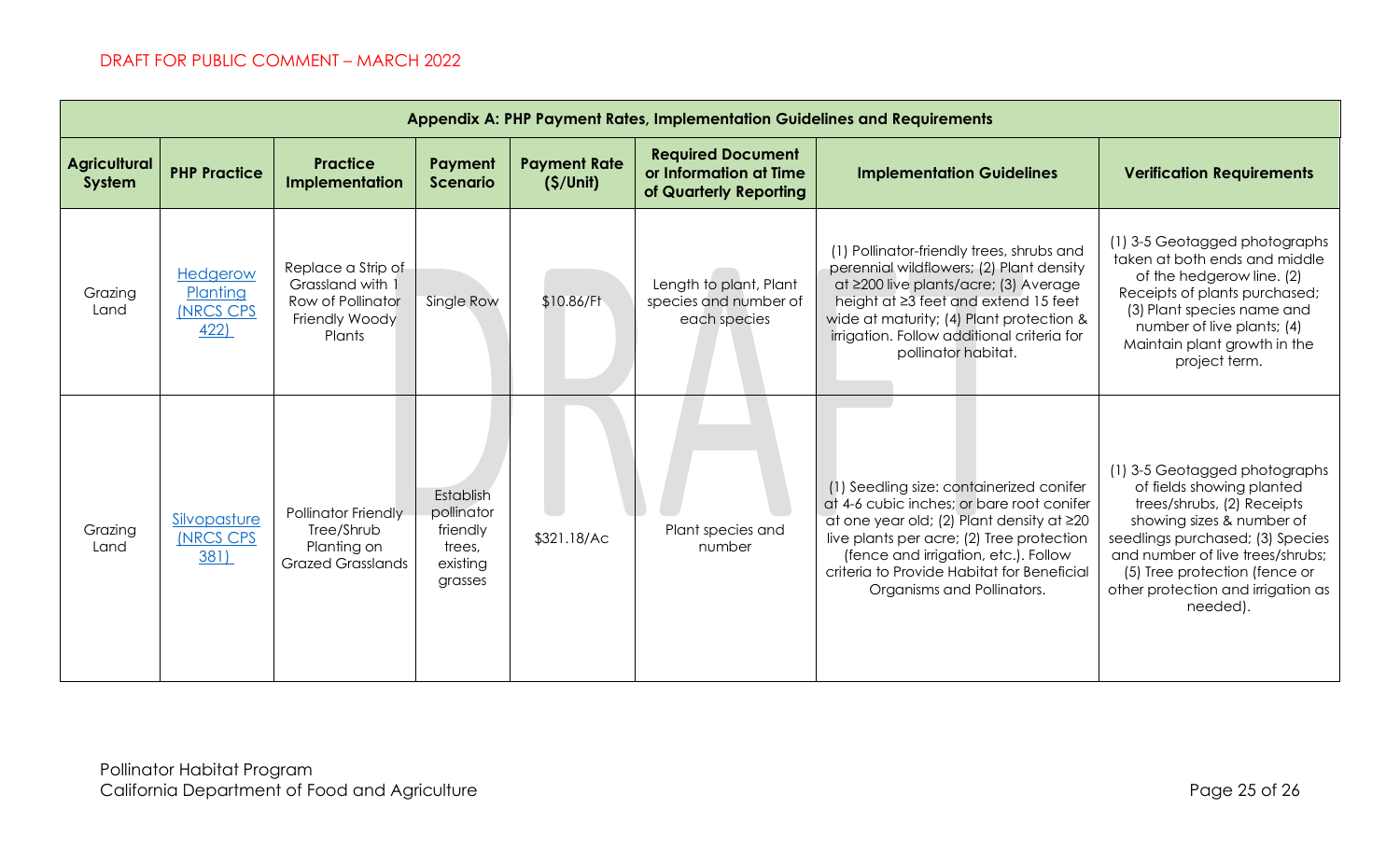| Appendix A: PHP Payment Rates, Implementation Guidelines and Requirements |                                                                           |                                                                        |                                                     |                                 |                                                                              |                                                                                                                                                                                                                                                                                                                   |                                                                                                                                                                                                                                          |  |  |  |  |
|---------------------------------------------------------------------------|---------------------------------------------------------------------------|------------------------------------------------------------------------|-----------------------------------------------------|---------------------------------|------------------------------------------------------------------------------|-------------------------------------------------------------------------------------------------------------------------------------------------------------------------------------------------------------------------------------------------------------------------------------------------------------------|------------------------------------------------------------------------------------------------------------------------------------------------------------------------------------------------------------------------------------------|--|--|--|--|
| <b>Agricultural</b><br>System                                             | <b>PHP Practice</b>                                                       | <b>Practice</b><br>Implementation                                      | Payment<br><b>Scenario</b>                          | <b>Payment Rate</b><br>(S/Unit) | <b>Required Document</b><br>or Information at Time<br>of Quarterly Reporting | <b>Implementation Guidelines</b>                                                                                                                                                                                                                                                                                  | <b>Verification Requirements</b>                                                                                                                                                                                                         |  |  |  |  |
| Grazing<br>Land                                                           | <b>Wildlife</b><br><b>Habitat</b><br>Planting<br><b>INRCS CPS</b><br>420) | Conversion of<br>Uncultivated land<br>to Permanent<br>Wildlife Habitat | <b>Diverse</b><br>native<br>wildflowers             | \$1,900.52/AC                   | Plant species and<br>number of each species                                  | (1) Diverse mix of native perennial<br>grasses, legumes, and forbs, <50%<br>grasses, may include biennials and a<br>small percentage of annual species for<br>establishment purposes; (2) Seeding<br>rate at 21-40 pure live seeds per sq-ft;<br>(3) Plant protection from animal<br>damage and good maintenance. | 1) 3-5 Geotagged photographs                                                                                                                                                                                                             |  |  |  |  |
|                                                                           |                                                                           |                                                                        | Monarch<br>Habitat -<br>plug<br>planted<br>milkweed | \$7,328.10/Ac                   |                                                                              | (1) Diverse mix of native perennial<br>grasses, legumes, and forbs, <50%<br>grasses, may include biennials and a<br>small percentage of annual species for<br>establishment purposes; (2) Seeding<br>rate at 21-40 pure live seeds per sq-ft;<br>(3) Plant protection from animal<br>damage and good maintenance. | of fields showing planted<br>trees/shrubs, (2) Receipts of<br>seedlings purchased, species<br>and number of live plants; (3)<br>Tree protection, and irrigation as<br>needed; (4) Tree growth<br>maintenance during the project<br>term. |  |  |  |  |
|                                                                           |                                                                           |                                                                        | Monarch<br>Habitat -<br>seeded                      | \$1,972.72/Ac                   |                                                                              | (1) Diverse mix of native perennial<br>grasses, legumes, and forbs, <50%<br>grasses, may include biennials and a<br>small percentage of annual species for<br>establishment purposes; (2) Seeding<br>rate at 21-40 pure live seeds per sq-ft;<br>(3) Plant protection from animal<br>damage and good maintenance. |                                                                                                                                                                                                                                          |  |  |  |  |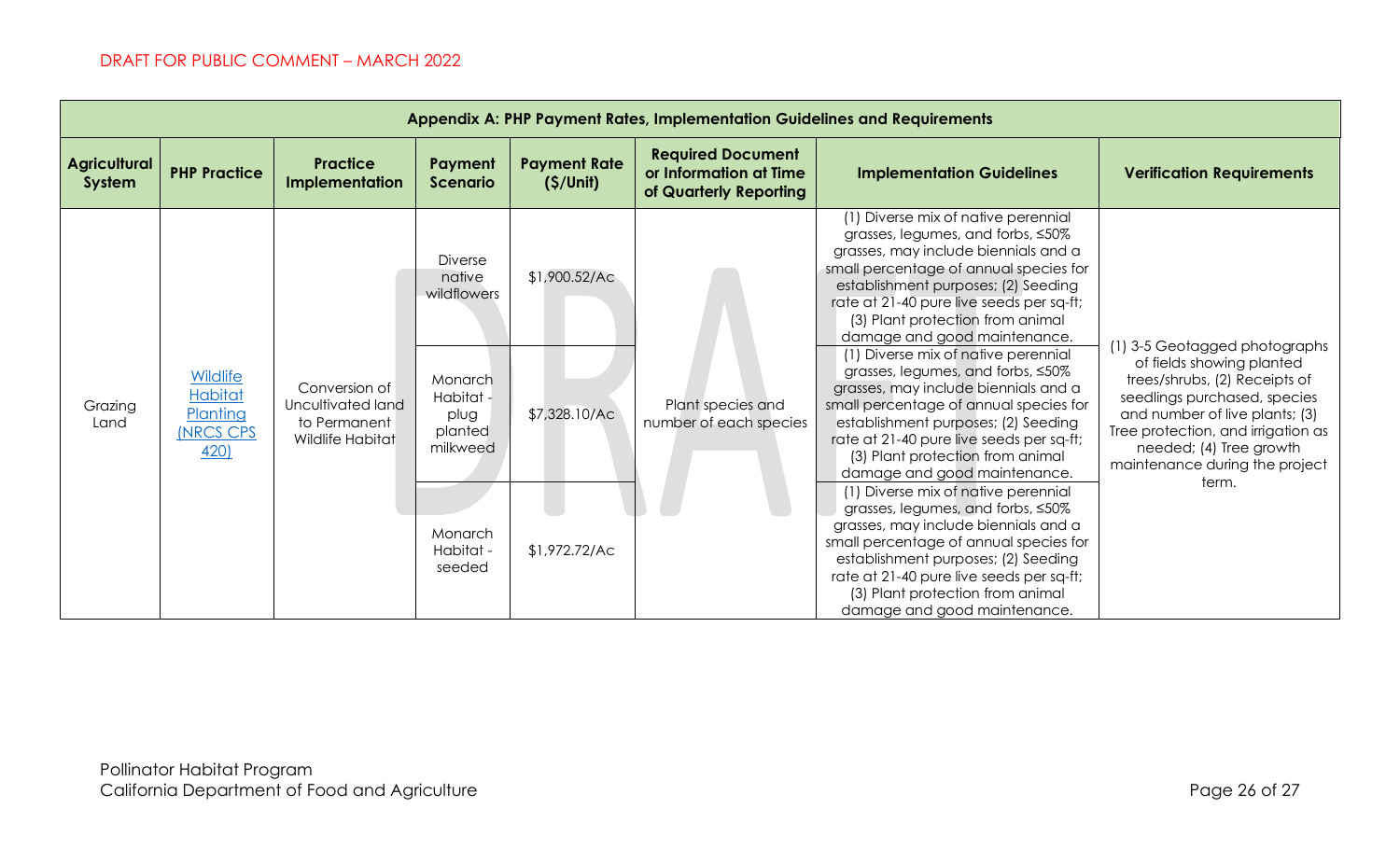| Appendix A: PHP Payment Rates, Implementation Guidelines and Requirements                                       |                                                                    |                                                                                                              |                                                                                         |                                 |                                                                                                                                          |                                                                                                                                                                                                                                                                                                                                                                                                                                                                                                                                      |                                                                                                                                                                                                                                                                           |  |  |  |  |
|-----------------------------------------------------------------------------------------------------------------|--------------------------------------------------------------------|--------------------------------------------------------------------------------------------------------------|-----------------------------------------------------------------------------------------|---------------------------------|------------------------------------------------------------------------------------------------------------------------------------------|--------------------------------------------------------------------------------------------------------------------------------------------------------------------------------------------------------------------------------------------------------------------------------------------------------------------------------------------------------------------------------------------------------------------------------------------------------------------------------------------------------------------------------------|---------------------------------------------------------------------------------------------------------------------------------------------------------------------------------------------------------------------------------------------------------------------------|--|--|--|--|
| <b>Agricultural</b><br>System                                                                                   | <b>PHP Practice</b>                                                | <b>Practice</b><br>Implementation                                                                            | Payment<br><b>Scenario</b>                                                              | <b>Payment Rate</b><br>(S/Unit) | <b>Required Document</b><br>or Information at Time<br>of Quarterly Reporting                                                             | <b>Implementation Guidelines</b>                                                                                                                                                                                                                                                                                                                                                                                                                                                                                                     | <b>Verification Requirements</b>                                                                                                                                                                                                                                          |  |  |  |  |
| Grazing<br>Land                                                                                                 | Wildlife<br><b>Habitat</b><br>Planting<br><b>INRCS CPS</b><br>420) | Conversion of<br>Uncultivated land<br>to Permanent<br>Wildlife Habitat                                       | Small<br>acreage<br>diverse<br>shrubs and<br>wildflowers<br>Small<br>acreage<br>diverse | \$13,622.12/AC<br>\$45.88/No    | Plant species and<br>number of each species                                                                                              | (1) Diverse mix of native perennial<br>grasses, legumes, and forbs, <50%<br>grasses, may include biennials and a<br>small percentage of annual species for<br>establishment purposes; (2) Seeding<br>rate at 21-40 pure live seeds per sq-ft;<br>(3) Plant protection from animal<br>damage and good maintenance. (4)<br>Potted shrub seedling, 1 quart to 1<br>gallon; (5) 5-inch x 30-inch tree tube for<br>protection from animal damage<br>(1) Potted shrub seedling, 1 quart to 1<br>gallon; (2) 5-inch x 30-inch tree tube for | (1) 3-5 Geotagged photographs<br>of fields showing planted<br>trees/shrubs, (2) Receipts of<br>seedlings purchased, species<br>and number of live plants; (3)<br>Tree protection, and irrigation as<br>needed; (4) Tree growth<br>maintenance during the project<br>term. |  |  |  |  |
|                                                                                                                 |                                                                    |                                                                                                              | shrubs<br>caged                                                                         |                                 |                                                                                                                                          | protection from animal damage                                                                                                                                                                                                                                                                                                                                                                                                                                                                                                        |                                                                                                                                                                                                                                                                           |  |  |  |  |
| Annual<br>Cropland<br>Removed                                                                                   | Conservation<br><b>Cover (NRCS</b><br><b>CPS 327)</b>              |                                                                                                              | Monarch<br>species –<br>mix species                                                     | \$1,281.36/Ac                   | (1) Plant species must                                                                                                                   |                                                                                                                                                                                                                                                                                                                                                                                                                                                                                                                                      | (1) 3-5 Geotagged photographs                                                                                                                                                                                                                                             |  |  |  |  |
| from<br>Production<br>in the Last<br>24 Months<br>or Orchard<br>Vineyard<br>Removed in<br>the Last 36<br>Months |                                                                    | Convert<br>Uncultivated Land<br>to Permanent<br><b>Unfertilized Grass</b><br>Cover or Grass/<br>Legume cover | Monarch<br>$species -$<br>mix species<br>with<br>foregone<br>income                     | \$1,331.70/Ac                   | be mix of native grass<br>and forbs for<br>wildlife, pollinators, or<br>ecosystem restoration;<br>(2) Seeding rate &<br>planting method. | (1) At least 4% native milkweeds<br>(Asclepias spp.) and less than 50%<br>grasses; (2) Seeding rate at 21-40 pure<br>live seeds per sq-ft; (3) Plant protection<br>from animal damage and growth<br>maintenance.                                                                                                                                                                                                                                                                                                                     | of fields showing established<br>plants $($ >60% plant cover $)$ ; $(2)$<br>Receipts of seeds purchased<br>including species names; (3)<br>Good plant growth during the<br>project term.                                                                                  |  |  |  |  |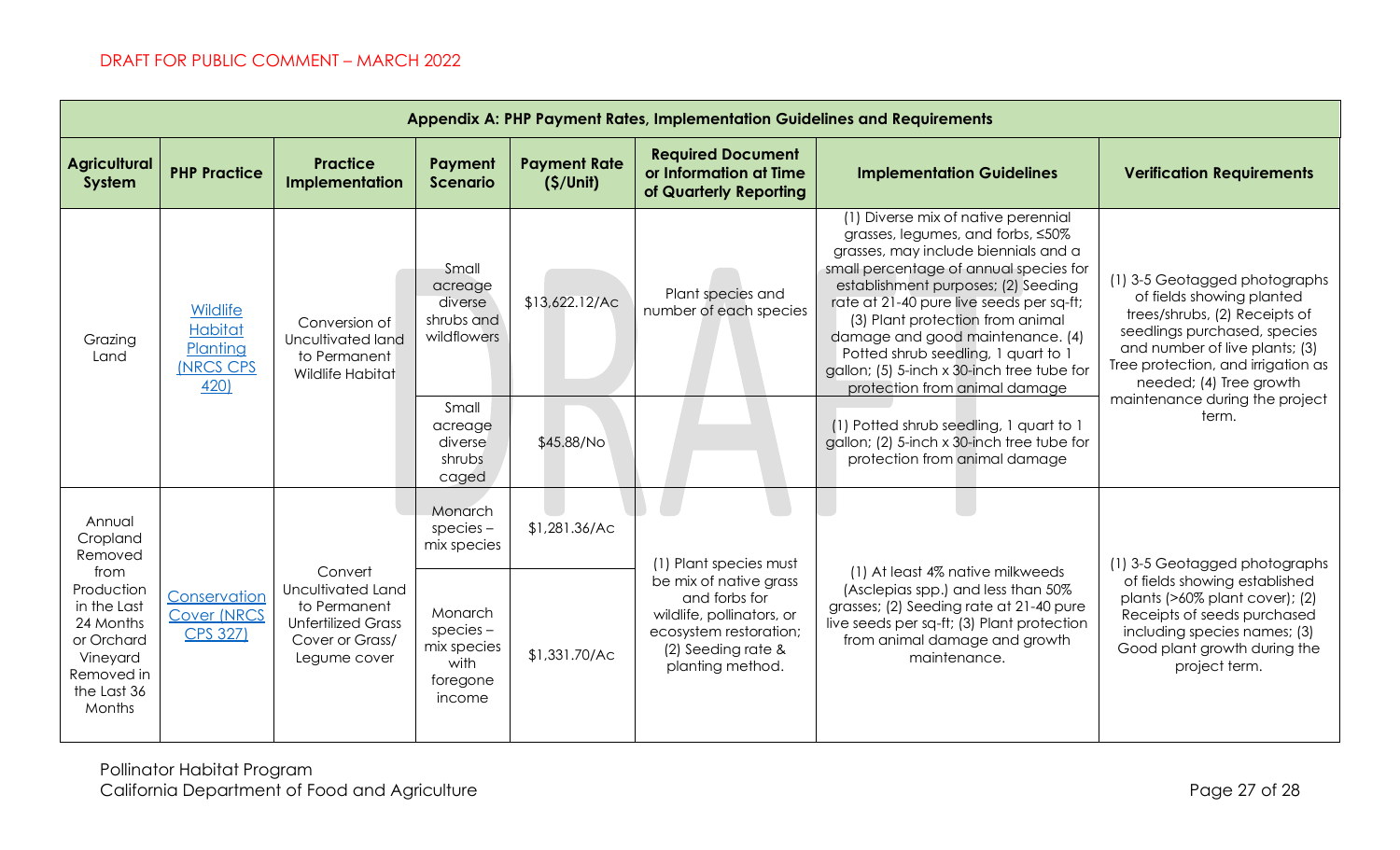| <b>Appendix A: PHP Payment Rates, Implementation Guidelines and Requirements</b>                                                                 |                                                 |                                                                                                              |                                                     |                                 |                                                                                                                                                                   |                                                                                                                                                                                                                                                                                             |                                                                                                                                                                                                                                           |  |  |  |  |
|--------------------------------------------------------------------------------------------------------------------------------------------------|-------------------------------------------------|--------------------------------------------------------------------------------------------------------------|-----------------------------------------------------|---------------------------------|-------------------------------------------------------------------------------------------------------------------------------------------------------------------|---------------------------------------------------------------------------------------------------------------------------------------------------------------------------------------------------------------------------------------------------------------------------------------------|-------------------------------------------------------------------------------------------------------------------------------------------------------------------------------------------------------------------------------------------|--|--|--|--|
| <b>Agricultural</b><br>System                                                                                                                    | <b>PHP Practice</b>                             | <b>Practice</b><br>Implementation                                                                            | Payment<br><b>Scenario</b>                          | <b>Payment Rate</b><br>(S/Unit) | <b>Required Document</b><br>or Information at Time<br>of Quarterly Reporting                                                                                      | <b>Implementation Guidelines</b>                                                                                                                                                                                                                                                            | <b>Verification Requirements</b>                                                                                                                                                                                                          |  |  |  |  |
| Annual<br>Cropland<br>Removed<br>from<br>Production<br>in the Last                                                                               | Conservation<br><b>Cover (NRCS</b>              | Convert<br>Uncultivated Land<br>to Permanent<br><b>Unfertilized Grass</b><br>Cover or Grass/<br>Legume cover | Pollinator<br>species                               | \$1,251.92/AC                   | (1) Perennial species<br>includes mix of native<br>grasses, legumes, and<br>forbs to provide habitat<br>for pollinators; (2)<br>Seeding rate & planting<br>method | (1) Mixed native species with less than<br>50% grasses; (2) Seeding rate at 21-40<br>pure live seeds per sq-ft; (2) Plant                                                                                                                                                                   | (1) 3-5 Geotagged photographs<br>of fields showing established<br>plants (>60% plant cover); (2)<br>Receipts of seeds purchased<br>including species names; (3)                                                                           |  |  |  |  |
| 24 Months<br>or Orchard<br>Vineyard<br>Removed in<br>the Last 36<br><b>Months</b>                                                                | <b>CPS 327)</b>                                 |                                                                                                              | Pollinator<br>species<br>with<br>foregone<br>income | \$1,021.16/AC                   |                                                                                                                                                                   | protection from animal damage and<br>good maintenance.                                                                                                                                                                                                                                      | Good plant growth during the<br>project term.                                                                                                                                                                                             |  |  |  |  |
| Annual<br>Cropland<br>Removed<br>from<br>Production<br>in the Last<br>24 Months<br>or Orchard<br>Vineyard<br>Removed in<br>the Last 36<br>Months | Hedgerow<br>Planting<br><b>(NRCS CPS</b><br>422 | Replace a Strip of<br>Uncultivated Land<br>with 1 Row of<br>Pollinator Friendly<br><b>Woody Plants</b>       | Single Row                                          | \$10.86/Ft                      | Length to plant, Plant<br>species and number of<br>each species                                                                                                   | (1) Pollinator-friendly trees, shrubs and<br>perennial wildflowers; (2) Plant density<br>at ≥200 live plants/acre; (3) Average<br>height at ≥3 feet and extend 15 feet<br>wide at maturity; (4) Plant protection &<br>irrigation. (5) Follow additional criteria<br>for pollinator habitat. | (1) 3-5 Geotagged photographs<br>taken at both ends and middle<br>of the hedgerow line. (2)<br>Receipts of plants purchased;<br>(3) Plant species name and<br>number of live plants; (4)<br>Maintain plant growth in the<br>project term. |  |  |  |  |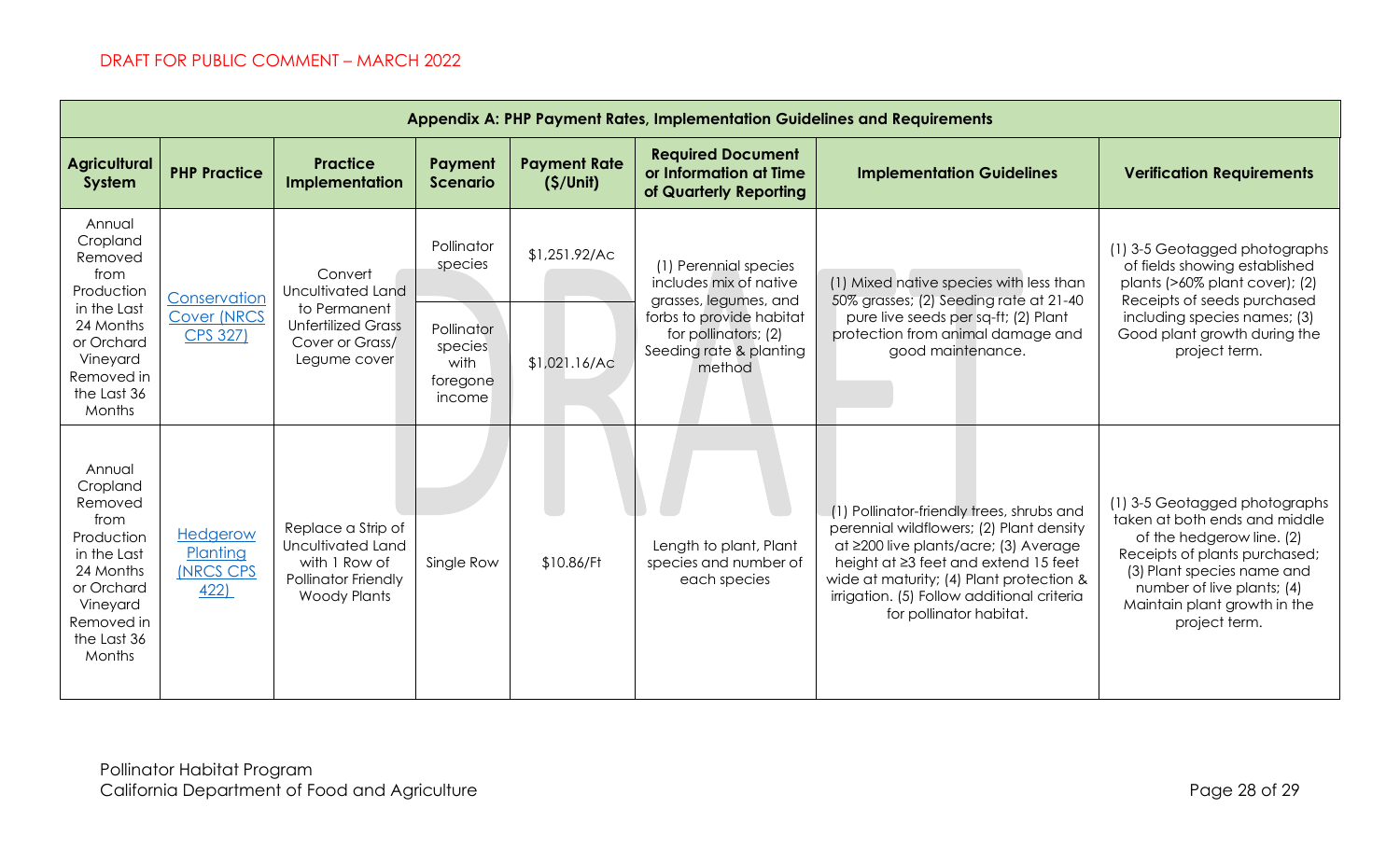|                                                                                                                                                  | <b>Appendix A: PHP Payment Rates, Implementation Guidelines and Requirements</b> |                                                                                                                                |                                                                                                                                                                        |                                                  |                                                                                           |                                                                                                                                                                                                                                                                                                                                                                               |                                                                                                                                                                                                                                                                                                                                                                                                  |  |  |  |  |  |
|--------------------------------------------------------------------------------------------------------------------------------------------------|----------------------------------------------------------------------------------|--------------------------------------------------------------------------------------------------------------------------------|------------------------------------------------------------------------------------------------------------------------------------------------------------------------|--------------------------------------------------|-------------------------------------------------------------------------------------------|-------------------------------------------------------------------------------------------------------------------------------------------------------------------------------------------------------------------------------------------------------------------------------------------------------------------------------------------------------------------------------|--------------------------------------------------------------------------------------------------------------------------------------------------------------------------------------------------------------------------------------------------------------------------------------------------------------------------------------------------------------------------------------------------|--|--|--|--|--|
| <b>Agricultural</b><br>System                                                                                                                    | <b>PHP Practice</b>                                                              | <b>Practice</b><br><b>Implementation</b>                                                                                       | Payment<br><b>Scenario</b>                                                                                                                                             | <b>Payment Rate</b><br>(S/Unit)                  | <b>Required Document</b><br>or Information at Time<br>of Quarterly Reporting              | <b>Implementation Guidelines</b>                                                                                                                                                                                                                                                                                                                                              | <b>Verification Requirements</b>                                                                                                                                                                                                                                                                                                                                                                 |  |  |  |  |  |
| Annual<br>Cropland<br>Removed<br>from<br>Production<br>in the Last<br>24 Months<br>or Orchard<br>Vineyard<br>Removed in<br>the Last 36<br>Months | Riparian<br>Herbaceous<br><b>Cover (NRCS</b><br><b>CPS 390)</b>                  | Convert<br>Uncultivated Land<br>to Permanent<br><b>Unfertilized Grass</b><br>or Grass/legume<br>Cover Near<br>Aquatic Habitats | <b>Broadcast</b><br>Pollinator<br>Friendly<br>Seeding<br><b>Broadcast</b><br>Pollinator<br>Friendly<br>Seeding<br>with<br>Foregone<br>Income<br>Pollinator<br>Friendly | \$1,308.90/Ac<br>\$2,605.92/Ac<br>\$30,949.46/Ac | Area of practice<br>implementation must be<br>upgradient from and<br>adjacent to a stream | (1) Native perennial grasses, legumes,<br>and forbs with ≤50% grasses; (2) Plug<br>planting, and broadcast planting<br>and/or no-till drill seeded at rate of 41-<br>60 pure live seeds/sq ft; (3) Plant<br>maintenance in the project term. (4)<br>Follow criteria for pollinator habitat<br>(1) Native aquatic plants plug-planted;<br>(2) Plant maintenance in the project | (1) 3-5 Geotagged photographs<br>of fields showing established<br>riparian herbaceous cover (>60%<br>plant coverage); (2) Receipts for<br>materials purchased; (3) Planting<br>method and seeding rate; (4)<br>Maintenance of established<br>riparian zone - an adapted,<br>diverse vegetative plant<br>community that is under close<br>management to ensure long<br>term survival & ecological |  |  |  |  |  |
| Annual<br>Cropland<br>Removed<br>from                                                                                                            |                                                                                  | Convert                                                                                                                        | Plug<br>Planting                                                                                                                                                       |                                                  |                                                                                           | term. (3) Follow criteria for Pollinator<br>Habitat<br>(1) Native perennial grasses, legumes,<br>and forbs with $\leq 50\%$ grasses; (2) 2-12                                                                                                                                                                                                                                 | succession.<br>(1) 3-5 Geotagged photographs<br>of fields showing established<br>riparian herbaceous cover (>60%<br>plant coverage); (2) Receipts for                                                                                                                                                                                                                                            |  |  |  |  |  |
| Production<br>in the Last<br>24 Months<br>or Orchard<br>Vineyard<br>Removed in<br>the Last 36<br>Months                                          | Riparian<br>Herbaceous<br><b>Cover (NRCS</b><br><b>CPS 390)</b>                  | Uncultivated Land<br>to Permanent<br><b>Unfertilized Grass</b><br>or Grass/legume<br>Cover Near<br>Aquatic Habitats            | Pollinator<br>Cover                                                                                                                                                    | \$2,388.36/Ac                                    | Area of practice<br>implementation must be<br>upgradient from and<br>adjacent to a stream | species that bloom sequentially and<br>ensure at least 2 species in bloom at<br>any given time during the growing<br>season; (3) Broadcast and/or no-till drill<br>seeded at rate of 41-60 pure live<br>seeds/sq ft; (4) Plant maintenance in<br>the project term.                                                                                                            | materials purchased; (3) Planting<br>method and seeding rate; (4)<br>Maintenance of established<br>riparian zone - an adapted,<br>diverse vegetative plant<br>community that is under close<br>management to ensure long<br>term survival & ecological<br>succession.                                                                                                                            |  |  |  |  |  |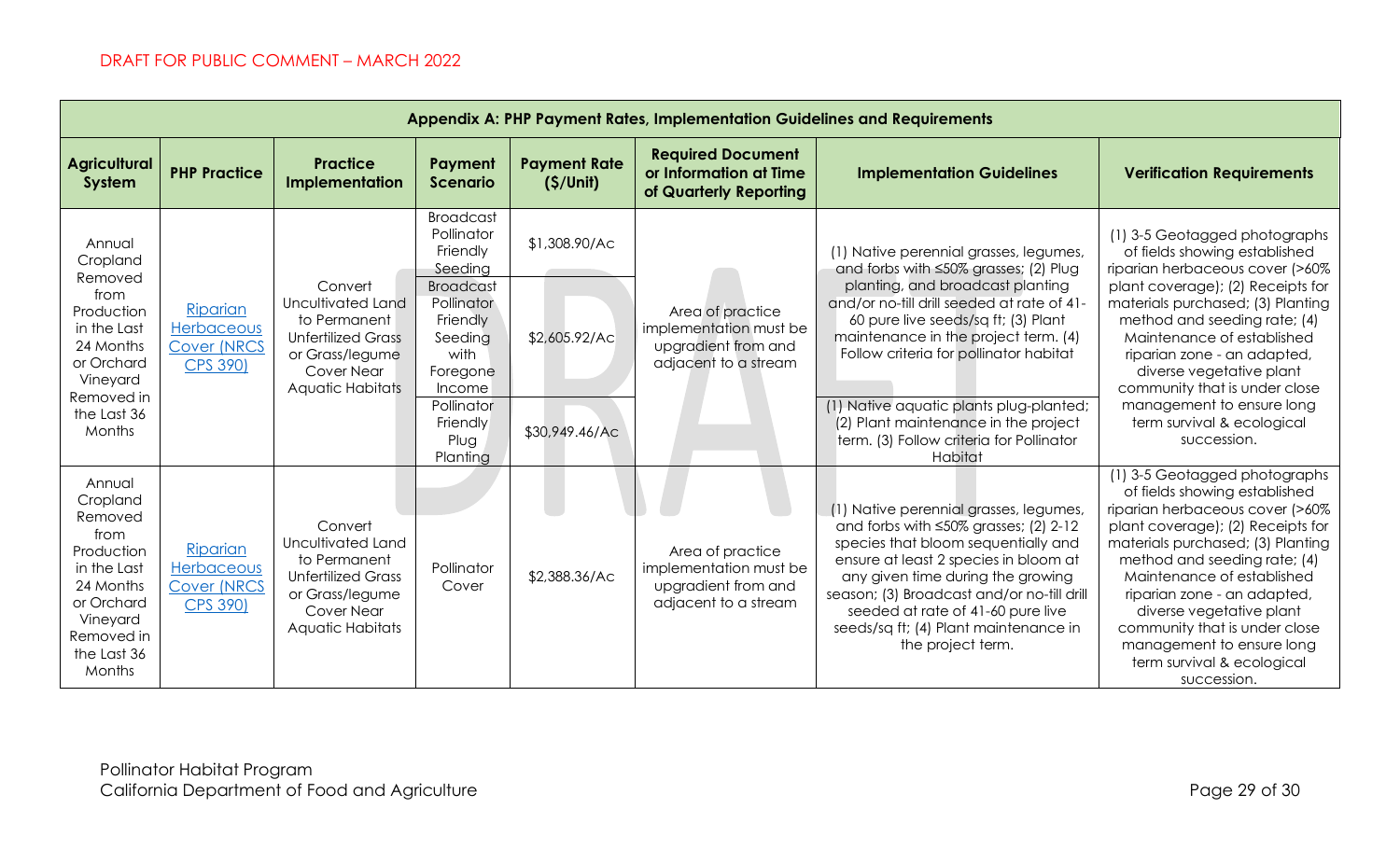| Appendix A: PHP Payment Rates, Implementation Guidelines and Requirements                                                                        |                                                                           |                                                                        |                                                                                                                                  |                                                 |                                                                              |                                                                                                                                                                                                                                                                                                                                                                                                                                                                                                                                                                                                                                                                                                                                                                                                                                                                                                                                                             |                                                                                                                                                                                                                                                                           |  |  |  |
|--------------------------------------------------------------------------------------------------------------------------------------------------|---------------------------------------------------------------------------|------------------------------------------------------------------------|----------------------------------------------------------------------------------------------------------------------------------|-------------------------------------------------|------------------------------------------------------------------------------|-------------------------------------------------------------------------------------------------------------------------------------------------------------------------------------------------------------------------------------------------------------------------------------------------------------------------------------------------------------------------------------------------------------------------------------------------------------------------------------------------------------------------------------------------------------------------------------------------------------------------------------------------------------------------------------------------------------------------------------------------------------------------------------------------------------------------------------------------------------------------------------------------------------------------------------------------------------|---------------------------------------------------------------------------------------------------------------------------------------------------------------------------------------------------------------------------------------------------------------------------|--|--|--|
| <b>Agricultural</b><br>System                                                                                                                    | <b>PHP Practice</b>                                                       | <b>Practice</b><br>Implementation                                      | Payment<br><b>Scenario</b>                                                                                                       | <b>Payment Rate</b><br>(S/Unit)                 | <b>Required Document</b><br>or Information at Time<br>of Quarterly Reporting | <b>Implementation Guidelines</b>                                                                                                                                                                                                                                                                                                                                                                                                                                                                                                                                                                                                                                                                                                                                                                                                                                                                                                                            | <b>Verification Requirements</b>                                                                                                                                                                                                                                          |  |  |  |
| Annual<br>Cropland<br>Removed<br>from<br>Production<br>in the Last<br>24 Months<br>or Orchard<br>Vineyard<br>Removed in<br>the Last 36<br>Months | <b>Wildlife</b><br><b>Habitat</b><br>Planting<br><b>INRCS CPS</b><br>420) | Conversion of<br>Uncultivated land<br>to Permanent<br>Wildlife Habitat | <b>Diverse</b><br>native<br>wildflowers<br>Monarch<br>Habitat -<br>plug<br>planted<br>milkweed<br>Monarch<br>Habitat -<br>seeded | \$1,900.52/Ac<br>\$7,328.10/Ac<br>\$1,972.72/Ac | Plant species and<br>number of each species                                  | (1) Diverse mix of native perennial<br>grasses, legumes, and forbs, <50%<br>grasses, may include biennials and a<br>small percentage of annual species for<br>establishment purposes; (2) Seeding<br>rate at 21-40 pure live seeds per sq-ft;<br>(3) Plant protection from animal<br>damage and good maintenance.<br>(1) Diverse mix of native perennial<br>grasses, legumes, and forbs, <50%<br>grasses, may include biennials and a<br>small percentage of annual species for<br>establishment purposes; (2) Seeding<br>rate at 21-40 pure live seeds per sq-ft;<br>(3) Plant protection from animal<br>damage and good maintenance.<br>(1) Diverse mix of native perennial<br>grasses, legumes, and forbs, <50%<br>grasses, may include biennials and a<br>small percentage of annual species for<br>establishment purposes; (2) Seeding<br>rate at 21-40 pure live seeds per sq-ft;<br>(3) Plant protection from animal<br>damage and good maintenance. | (1) 3-5 Geotagged photographs<br>of fields showing planted<br>trees/shrubs, (2) Receipts of<br>seedlings purchased, species<br>and number of live plants; (3)<br>Tree protection, and irrigation as<br>needed; (4) Tree growth<br>maintenance during the project<br>term. |  |  |  |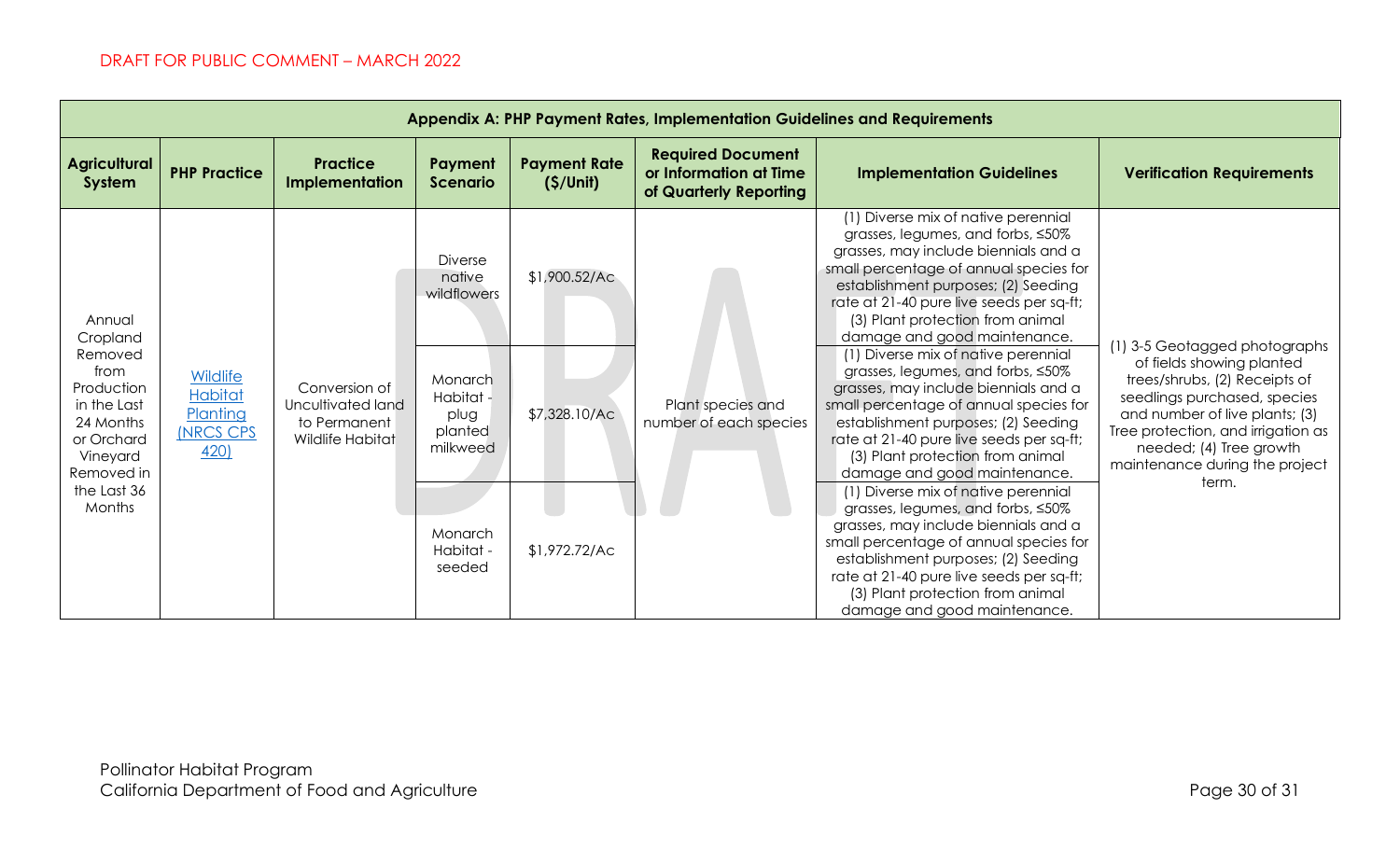| <b>Appendix A: PHP Payment Rates, Implementation Guidelines and Requirements</b>                                                                        |                                                                                  |                                                                        |                                                                                                            |                                 |                                                                              |                                                                                                                                                                                                                                                                                                                                                                                                                                                                                                                                                                       |                                                                                                                                                                                                                                                                           |  |  |  |  |
|---------------------------------------------------------------------------------------------------------------------------------------------------------|----------------------------------------------------------------------------------|------------------------------------------------------------------------|------------------------------------------------------------------------------------------------------------|---------------------------------|------------------------------------------------------------------------------|-----------------------------------------------------------------------------------------------------------------------------------------------------------------------------------------------------------------------------------------------------------------------------------------------------------------------------------------------------------------------------------------------------------------------------------------------------------------------------------------------------------------------------------------------------------------------|---------------------------------------------------------------------------------------------------------------------------------------------------------------------------------------------------------------------------------------------------------------------------|--|--|--|--|
| <b>Agricultural</b><br>System                                                                                                                           | <b>PHP Practice</b>                                                              | <b>Practice</b><br><b>Implementation</b>                               | Payment<br><b>Scenario</b>                                                                                 | <b>Payment Rate</b><br>(S/Unit) | <b>Required Document</b><br>or Information at Time<br>of Quarterly Reporting | <b>Implementation Guidelines</b>                                                                                                                                                                                                                                                                                                                                                                                                                                                                                                                                      | <b>Verification Requirements</b>                                                                                                                                                                                                                                          |  |  |  |  |
| Annual<br>Cropland<br>Removed<br>from<br>Production<br>in the Last<br>24 Months<br>or Orchard<br>Vineyard<br>Removed in<br>the Last 36<br><b>Months</b> | <b>Wildlife</b><br><b>Habitat</b><br>Planting<br><b>INRCS CPS</b><br><u>420)</u> | Conversion of<br>Uncultivated land<br>to Permanent<br>Wildlife Habitat | Small<br>acreage<br>diverse<br>shrubs and<br>wildflowers<br>Small<br>acreage<br>diverse<br>shrubs<br>caged | \$13,622.12/AC<br>\$45.88/No    | Plant species and<br>number of each species                                  | (1) Diverse mix of native perennial<br>grasses, legumes, and forbs, <50%<br>grasses, may include biennials and a<br>small percentage of annual species for<br>establishment purposes; (2) Seeding<br>rate at 21-40 pure live seeds per sq-ft;<br>(3) Plant protection from animal<br>damage and good maintenance. (4)<br>Potted shrub seedling, 1 quart to 1<br>gallon; (5) 5-inch x 30-inch tree tube for<br>protection from animal damage<br>(1) Potted shrub seedling, 1 quart to 1<br>gallon; (2) 5-inch x 30-inch tree tube for<br>protection from animal damage | (1) 3-5 Geotagged photographs<br>of fields showing planted<br>trees/shrubs, (2) Receipts of<br>seedlings purchased, species<br>and number of live plants; (3)<br>Tree protection, and irrigation as<br>needed; (4) Tree growth<br>maintenance during the project<br>term. |  |  |  |  |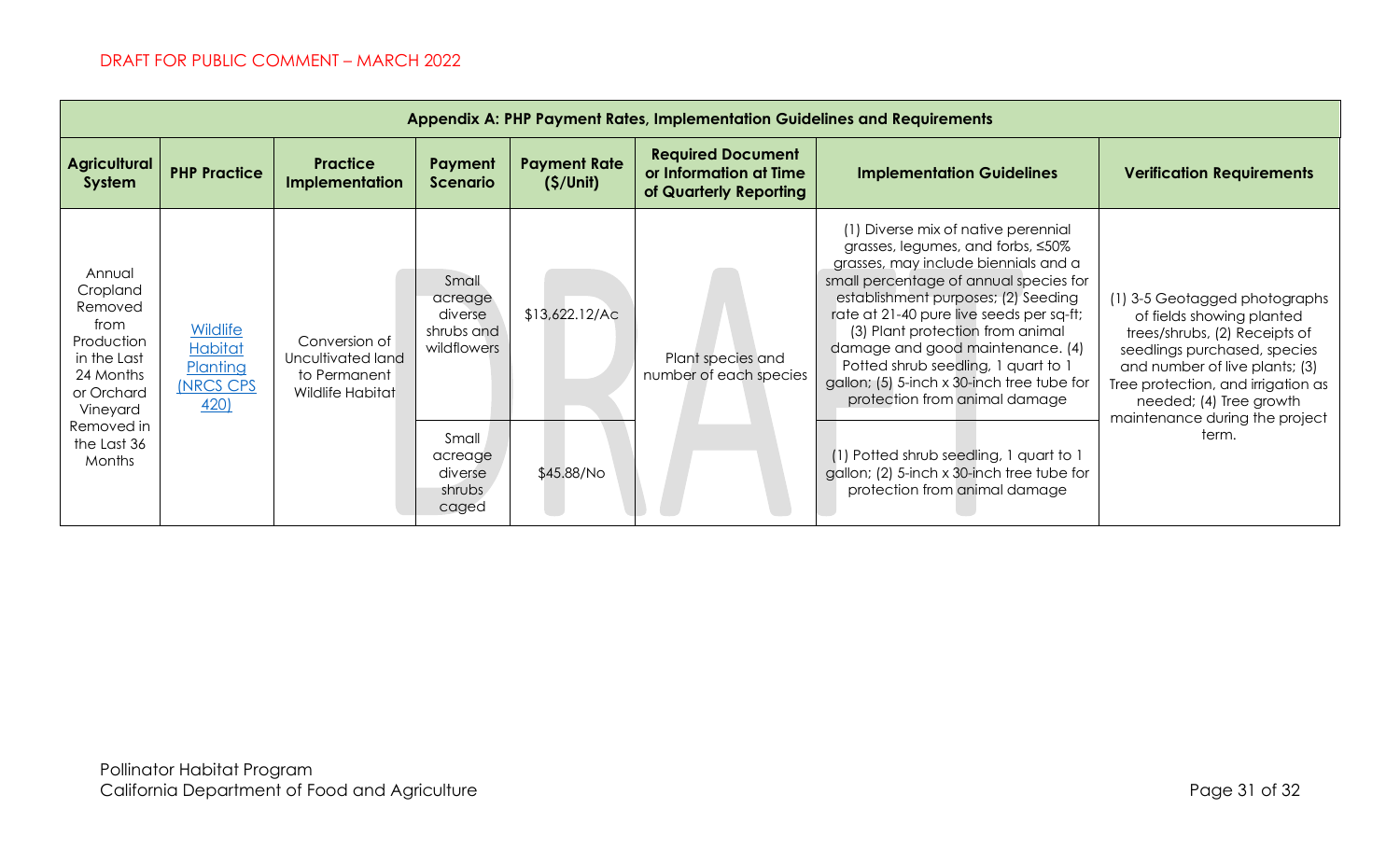#### **Definitions**

**Cropland, Annual or Perennial**: Land where the crop(s) grown is identified as annual or perennial crop according to the Annual and Perennial Crop List for the Purpose of Conservation Compliance under the Food and Security Act of 1985, as amended or is determined as annual or perennial by the local USDA NRCS if it is not included in the list. Perennial cropland includes orchards and vineyards.

**Grazing land**: Land used primarily for production of forage plants maintained or manipulated primarily through grazing management.

**Foregone Income:** Reduced revenue that is generated mainly from reduced production because the land area used for growing cash crop(s) will be converted to Permanent Unfertilized Grass Cover or Grass/ Legume Cover. A payment scenario name that includes Foregone Income has higher payment rate because it takes consideration of both the reduced revenue and the expense for implementing the conservation management practice.

**Geotagged photograph:** A geotagged photograph is a photograph which is associated with a geographic position by assigning a latitude and longitude to the image. For pictures taken with a mobile phone or digital camera, this can be achieved by enabling the GPS function of the device prior to capturing a picture. Geotagging helps CDFA confirm the correct location of practice implementation consistent with Project Design at the time of verification. Please check the link

https://www.cdfa.ca.gov/oefi/healthysoils/docs/InstructionsOnHowToTakeGeotaggedPhotos. pdf for instructions on how to take and send geotagged photos.